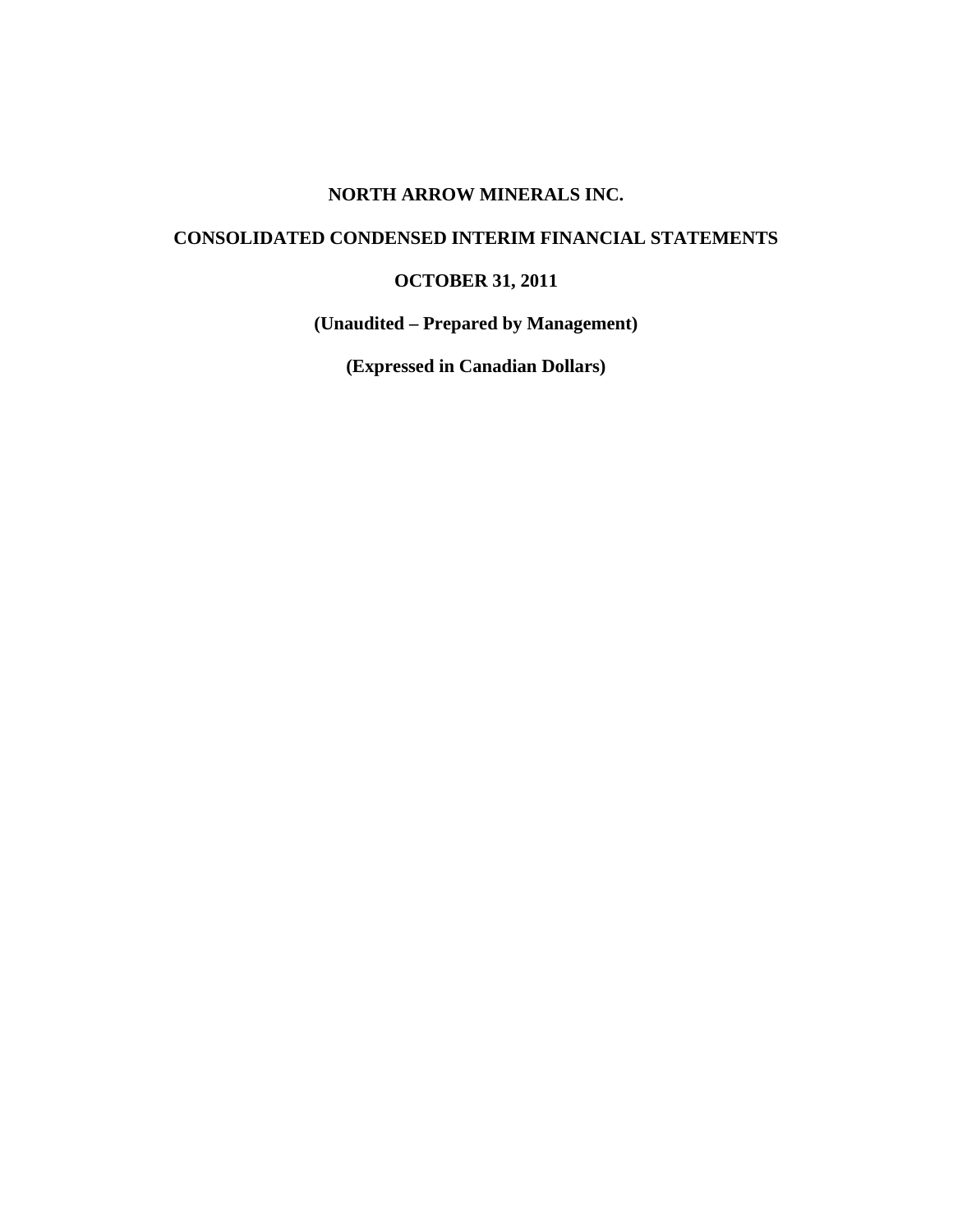# Reader's Note:

These condensed interim consolidated financial statements of North Arrow Minerals Inc. ("North Arrow") for the six months ended October 31, 2011 have been prepared by and are the responsibility of the Company's management.

The Company's independent auditor has not performed a review of these financial statements in accordance with standards established by the Canadian Institute of Chartered Accountants for a review of interim financial statements by an entity's auditor.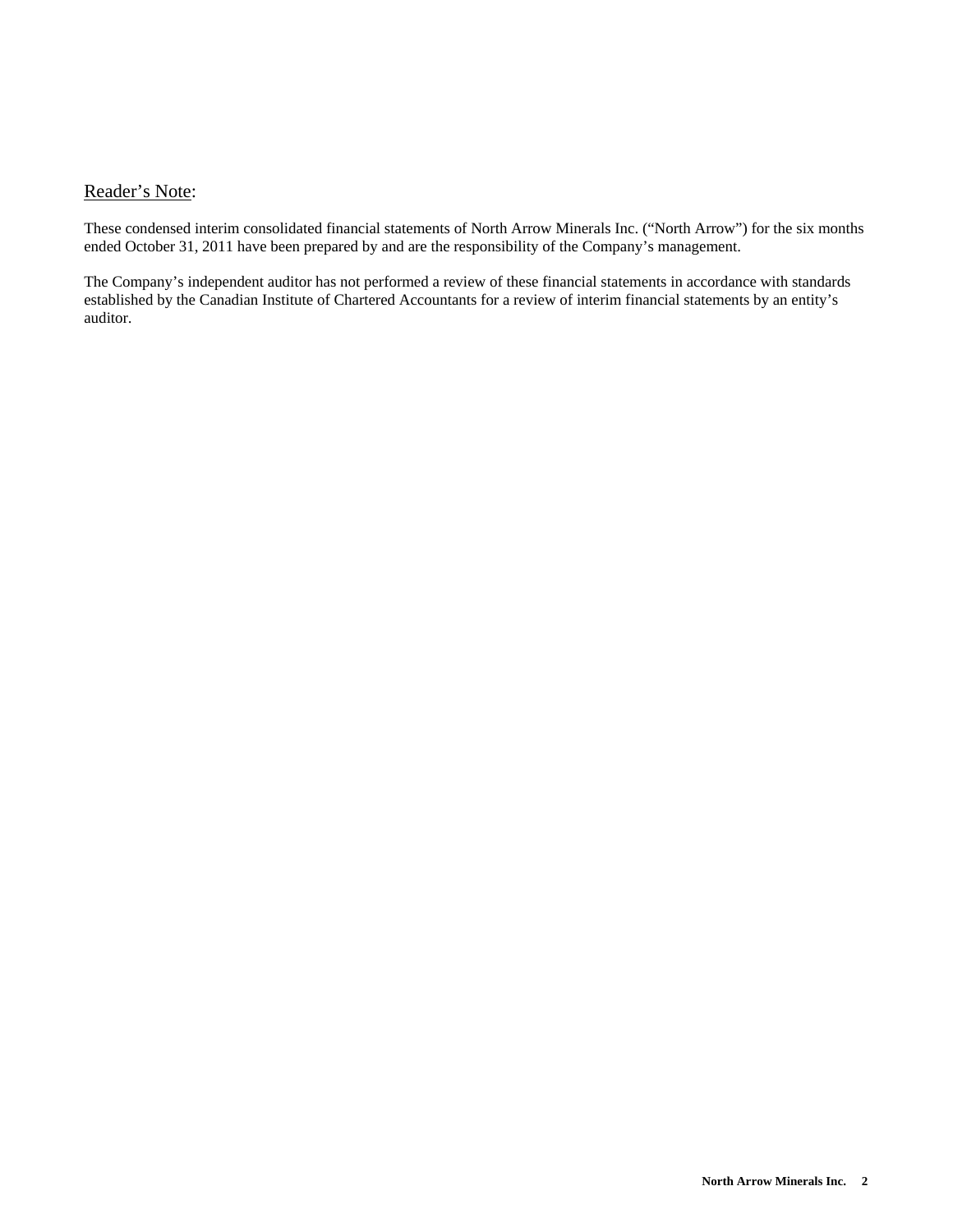# **NORTH ARROW MINERALS INC.**  CONSOLIDATED CONDENSED INTERIM STATEMENTS OF FINANCIAL POSITION (Unaudited – Prepared by Management)

(Expressed in Canadian dollars)

|                                                                   | October 31, 2011 | April 30, 2011  |
|-------------------------------------------------------------------|------------------|-----------------|
| <b>ASSETS</b>                                                     |                  |                 |
| <b>Current</b>                                                    |                  |                 |
| Cash                                                              | \$<br>779,565    | \$<br>671,960   |
| Receivables (Note 5)                                              | 68,527           | 132,785         |
| Marketable securities (Note 4)<br>Advances from optionee (Note 8) | 9,375<br>122,490 |                 |
| Prepaid expenses                                                  | 62,896           | 32,267          |
|                                                                   | 1,042,853        | 837,012         |
| <b>Equipment</b> (Note 7)                                         | 1,347            | 1,585           |
| <b>Exploration and evaluation assets (Note 8)</b>                 | 1,165,151        | 819,895         |
|                                                                   | \$<br>2,209,351  | \$<br>1,658,492 |
| <b>LIABILITIES</b>                                                |                  |                 |
| <b>Current</b>                                                    |                  |                 |
| Accounts payable and accrued liabilities (Note 6)                 | \$<br>207,289    | \$<br>59,947    |
| Due to related parties (Note 10)                                  | 86,590           | 69,498          |
|                                                                   | 293,879          | 129,445         |
| Convertible note (Note 11)                                        | 738,468          |                 |
|                                                                   | 1,032,347        | 129,445         |
| <b>CAPITAL AND RESERVES</b>                                       |                  |                 |
| Capital stock (Note 9)                                            | 10,965,436       | 10,947,436      |
| Share-based payment reserve (Note 9)                              | 865,986          | 736,389         |
| Equity component of convertible note (Note 11)                    | 294,178          |                 |
| Investment revaluation reserve                                    | (6,113)          |                 |
| Deficit                                                           | (10, 942, 483)   | (10, 154, 778)  |
|                                                                   | 1,177,004        | 1,529,047       |
|                                                                   | \$<br>2,209,351  | \$<br>1,658,492 |

**Nature and continuance of operations** (Note 1) **IFRS transition** (Note 14) **Subsequent event** (Note 15)

# **Approved and authorized on behalf of the Board on December 29, 2011:**

| "D. Grenville Thomas"<br>"Blair Murdoch"<br><b>Director</b> | $D$ irector |
|-------------------------------------------------------------|-------------|
|-------------------------------------------------------------|-------------|

The accompanying notes are an integral part of these consolidated condensed financial statements.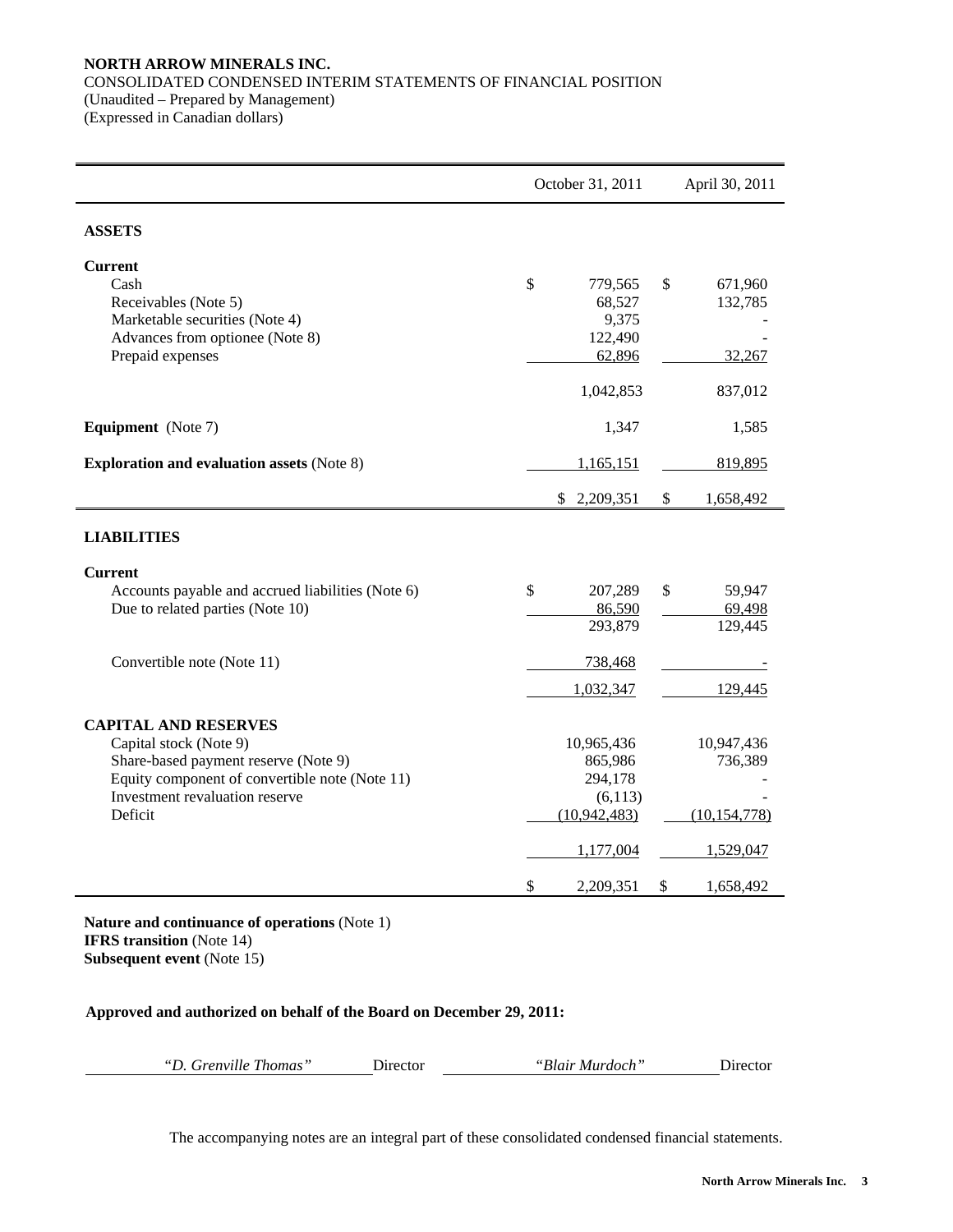# **NORTH ARROW MINERALS INC.**

# CONSOLIDATED CONDENSED INTERIM STATEMENTS OF COMPREHENSIVE LOSS

(Unaudited – Prepared by Management)

(Expressed in Canadian dollars)

|                                                                                                                                                                                                                             | <b>Three Months Ending</b><br><b>Six Months Ending</b> |                                                     |        |                                   |    |                                                   |    |                                   |
|-----------------------------------------------------------------------------------------------------------------------------------------------------------------------------------------------------------------------------|--------------------------------------------------------|-----------------------------------------------------|--------|-----------------------------------|----|---------------------------------------------------|----|-----------------------------------|
|                                                                                                                                                                                                                             |                                                        | October 31, 2011                                    |        | October 31, 2010                  |    | October 31, 2011                                  |    | October 31, 2010                  |
| <b>EXPENSES</b>                                                                                                                                                                                                             |                                                        |                                                     |        |                                   |    |                                                   |    |                                   |
| Accretion of convertible note                                                                                                                                                                                               | \$                                                     | 20,947                                              | \$     |                                   | \$ | 20,947                                            | \$ |                                   |
| Advertising promotion, and travel                                                                                                                                                                                           |                                                        | 41,649                                              |        | 42,880                            |    | 99,546                                            |    | 78,477                            |
| Consulting                                                                                                                                                                                                                  |                                                        | 70,000                                              |        |                                   |    | 125,000                                           |    |                                   |
| Depreciation                                                                                                                                                                                                                |                                                        | 119                                                 |        | 170                               |    | 238                                               |    | 340                               |
| Office, miscellaneous and rent                                                                                                                                                                                              |                                                        | 26,770                                              |        | 21,078                            |    | 59,197                                            |    | 45,135                            |
| Professional fees                                                                                                                                                                                                           |                                                        | 50,988                                              |        | 26,472                            |    | 123,115                                           |    | 47,714                            |
| Property investigation costs                                                                                                                                                                                                |                                                        | 38,616                                              |        | 7,513                             |    | 109,954                                           |    | 12,754                            |
| Regulatory and filing fees                                                                                                                                                                                                  |                                                        | 10,960                                              |        | 3,626                             |    | 13,144                                            |    | 8,001                             |
| Salaries and benefits                                                                                                                                                                                                       |                                                        | 52,061                                              |        | 33,902                            |    | 118,839                                           |    | 83,019                            |
| Share-based compensation (Note 9)                                                                                                                                                                                           |                                                        | 47,522                                              |        | 14,607                            |    | 129,597                                           |    | 36,462                            |
| Loss before other items                                                                                                                                                                                                     |                                                        | (359, 632)                                          |        | (150, 248)                        |    | (799, 577)                                        |    | (311,902)                         |
| <b>OTHER ITEMS</b><br>Interest income<br>Interest on convertible note<br>Recoveries from exploration and evaluation<br>assets previously written-off (Note 8)<br>Write-off of exploration and evaluation assets<br>(Note 8) |                                                        | 179<br>(11,699)<br>15,000<br>(24, 729)<br>(21, 249) |        | 1,962<br>(277, 331)<br>(275, 369) |    | 1,121<br>(11,699)<br>80,488<br>(58,038)<br>11,872 |    | 2,758<br>(277, 651)<br>(274, 893) |
| Loss for the period                                                                                                                                                                                                         |                                                        | (380, 881)                                          |        | (425, 617)                        |    | (787,705)                                         |    | (586,795)                         |
| Unrealized loss on available-for-sale financial<br>assets arising during the period                                                                                                                                         |                                                        | (1,115)                                             |        |                                   |    | (6,113)                                           |    |                                   |
| Comprehensive loss for the period                                                                                                                                                                                           | \$                                                     | (381,996)                                           | \$     | (425, 617)                        | \$ | (793, 818)                                        | \$ | (586,795)                         |
| Basic and diluted loss per share                                                                                                                                                                                            | \$                                                     | (0.01)                                              | $\$\,$ | (0.01)                            | \$ | (0.01)                                            | \$ | (0.01)                            |
| Weighted average number of common shares<br>outstanding                                                                                                                                                                     |                                                        | 52,758,378                                          |        | 47,775,588                        |    | 52,717,074                                        |    | 46,144,754                        |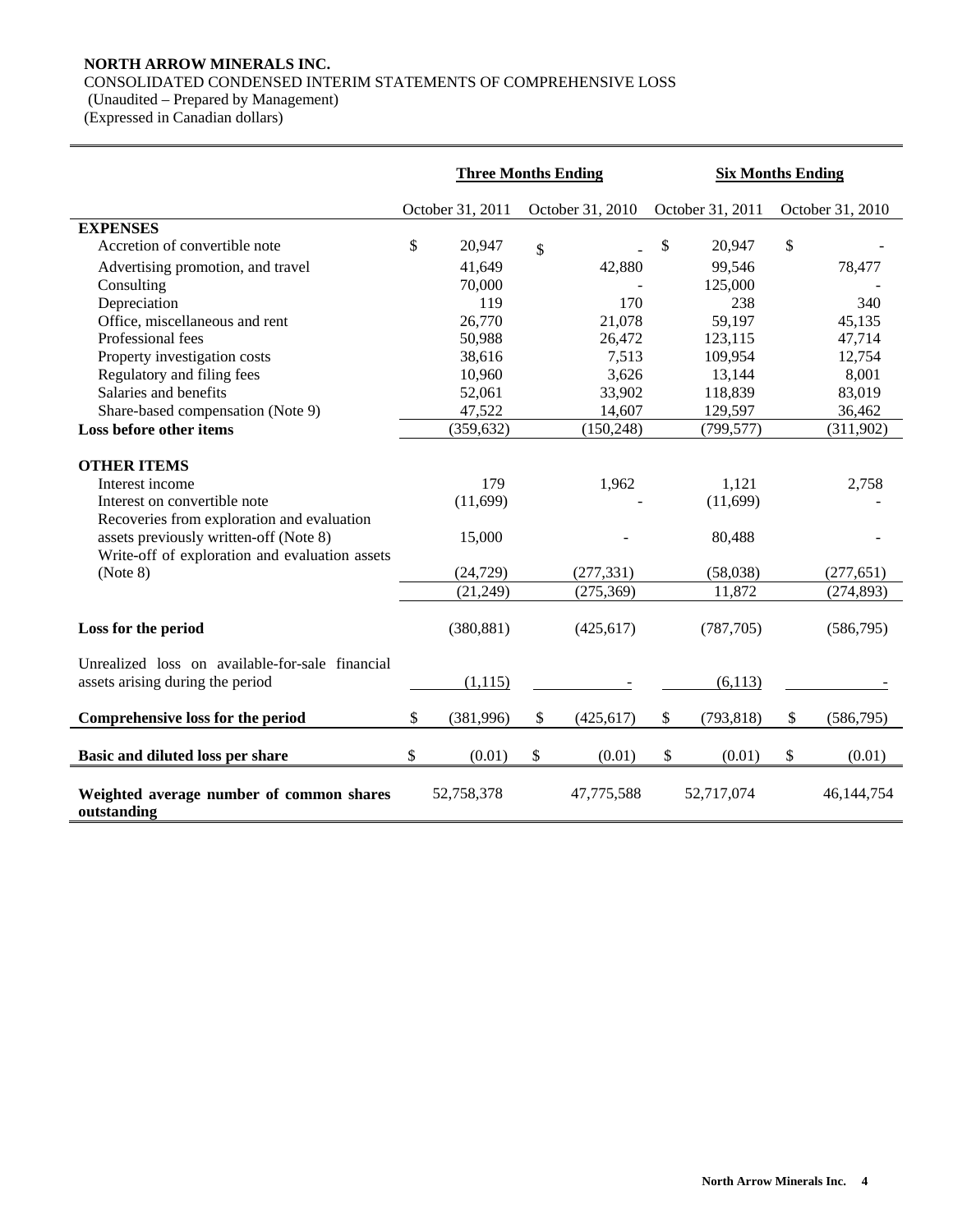# **NORTH ARROW MINERALS INC.**  CONSOLIDATED CONDENSED INTERIM STATEMENTS OF CASH FLOWS (Unaudited – Prepared by Management) (Expressed in Canadian dollars)

|                                                        | <b>Six Months Ending October 31</b> |                 |
|--------------------------------------------------------|-------------------------------------|-----------------|
|                                                        | 2011                                | 2010            |
| <b>CASH FLOWS FROM OPERATING ACTIVITIES</b>            |                                     |                 |
| Loss for the period                                    | \$<br>(787, 705)                    | \$<br>(586,795) |
| Items not involving cash:                              |                                     |                 |
| Depreciation                                           | 238                                 | 340             |
| Share-based compensation                               | 129,597                             | 36,462          |
| Write-off of exploration and evaluation assets         | 58,038                              | 277,651         |
| Interest on convertible note                           | 11,699                              |                 |
| Accretion on convertible note                          | 20,947                              |                 |
| Changes in non-cash working capital items:             |                                     |                 |
| Increase/(decrease) in receivables                     | 45,512                              | (14, 638)       |
| Increase in prepaid expenses                           | (30, 630)                           | (7,150)         |
| Increase in accounts payable and accrued liabilities   | 53,798                              | 15,574          |
| Increase/(decrease) in due to related parties          | 22,876                              | (29, 882)       |
| Net cash used in operating activities                  | (475, 630)                          | (308, 438)      |
| <b>CASH FLOWS FROM INVESTING ACTIVITIES</b>            |                                     |                 |
| Expenditures on exploration and evaluation assets, net | (294, 275)                          | (429,960)       |
| Advances from optionee (Note 8)                        | (122, 490)                          |                 |
| Net cash used in investing activities                  | (416,765)                           | (429,960)       |
| <b>CASH FLOWS FROM FINANCING ACTIVITIES</b>            |                                     |                 |
| Proceeds from issuance of convertible note             | 1,000,000                           |                 |
| Proceeds from the exercise of warrants                 |                                     | 108,150         |
| Subscription receipts from a private placement         |                                     | 712,500         |
| Share issue costs                                      |                                     | (43, 783)       |
| Net cash provided by financing activities              | 1,000,000                           | 776,867         |
| Change in cash during the period                       | 107,605                             | 38,469          |
| Cash, beginning of period                              | 671,960                             | 1,126,124       |
| Cash, end of period                                    | \$<br>779,565                       | \$<br>1,164,593 |
| Cash paid during the period for interest               | \$                                  | \$              |
|                                                        |                                     |                 |
| Cash paid during the period for income taxes           | \$                                  | \$              |

# **Supplemental disclosure with respect to cash flows** (Note 12)

The accompanying notes are an integral part of these consolidated condensed financial statements.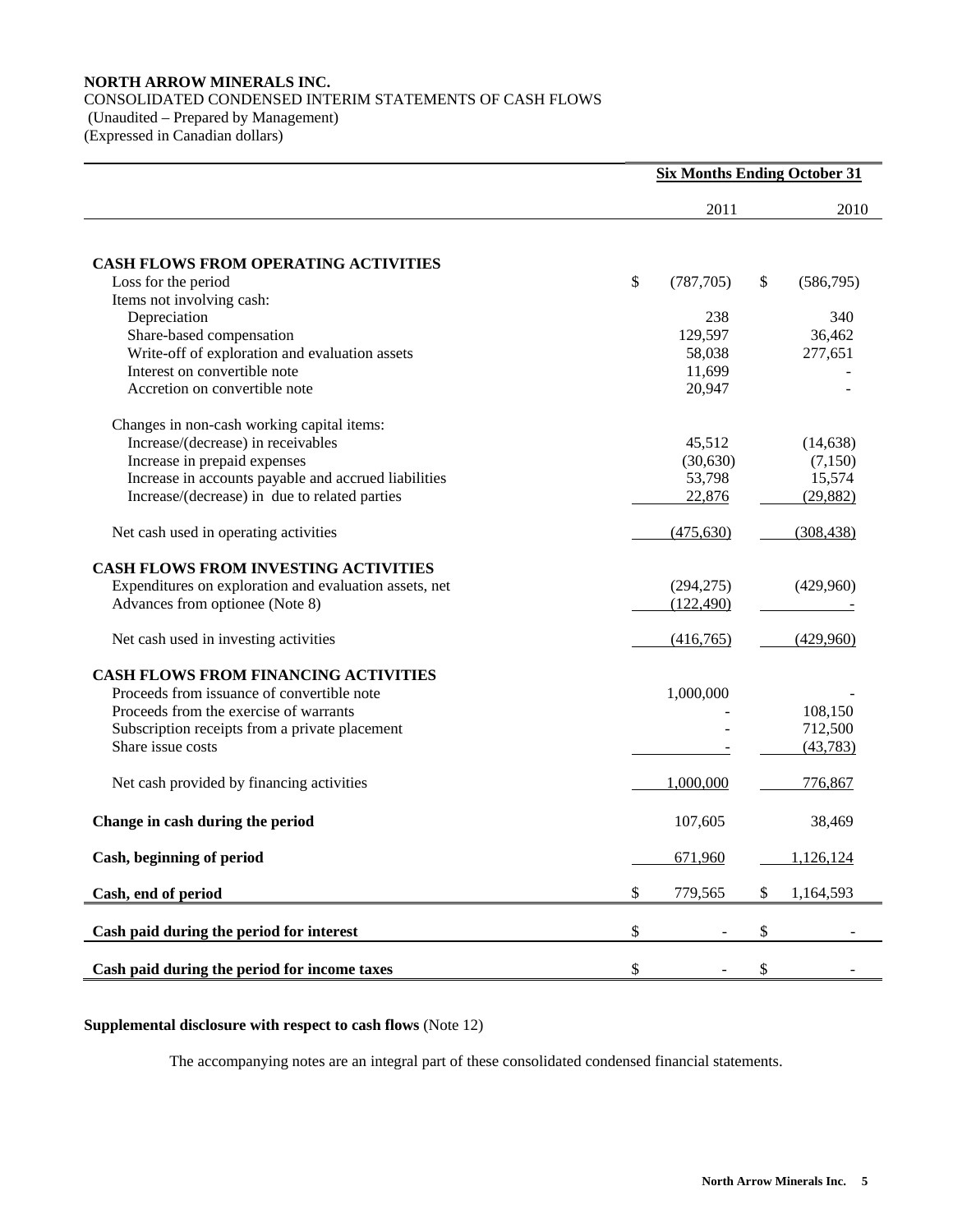# **NORTH ARROW MINERALS INC.**  CONSOLIDATED CONDENSED INTERIM STATEMENTS OF CHANGES IN EQUITY OCTOBER 31, 2011 (Unaudited – Prepared by Management) (Expressed in Canadian Dollars)

 $\overline{a}$ 

|                                                                  | Number of<br><b>Shares</b> | Share Capital<br>Amount | Share-based<br>payment<br>reserve | Investment<br>revaluation<br>reserve | Equity<br>component of<br>convertible<br>debt | Deficit             | Total       |
|------------------------------------------------------------------|----------------------------|-------------------------|-----------------------------------|--------------------------------------|-----------------------------------------------|---------------------|-------------|
| <b>Balance at May 1,</b><br>2010                                 | 44,045,545                 | \$9,734,269             | \$<br>674,643                     | \$<br>٠                              | \$<br>$\blacksquare$                          | (7, 294, 212)<br>\$ | \$3,114,700 |
| Private placement                                                | 3,958,333                  | 712,500                 |                                   |                                      |                                               |                     | 712,500     |
| Share issuance costs                                             |                            | (43, 782)               |                                   |                                      |                                               |                     | (43, 782)   |
| Shares issued for<br>exploration and<br>evaluation assets        | 50,000                     | 10,000                  |                                   |                                      |                                               |                     | 10,000      |
| Shares issued for cash<br>on exercise of options<br>and warrants | 604,500                    | 134,449                 | (26,300)                          |                                      |                                               |                     | 108,149     |
| Share-based<br>compensation                                      |                            |                         | 36,462                            |                                      |                                               |                     | 36,462      |
| Loss for period                                                  |                            |                         |                                   |                                      |                                               | (586,795)           | (586,795)   |
| <b>Balance at October 31,</b><br>2010                            | 48,658,378                 | 10,547,436<br>\$        | \$<br>684,805                     | \$                                   | \$<br>$\blacksquare$                          | (7,881,007)<br>\$   | \$3,351,234 |
| <b>Balance at April 30,</b><br>2011                              | 52,658,378                 | 10,947,436<br>\$        | \$<br>736,389                     | \$<br>$\blacksquare$                 | \$<br>$\blacksquare$                          | \$(10,154,778)      | \$1,529,047 |
| Shares issued for<br>exploration and<br>evaluation assets        | 100,000                    | 18,000                  |                                   |                                      |                                               |                     | 18,000      |
| Share-based<br>compensation                                      |                            |                         | 129,597                           |                                      |                                               |                     | 129,597     |
| Issuance of convertible<br>$note - equity$<br>component          |                            |                         |                                   |                                      | 294,178                                       |                     | 294,178     |
| Loss for period                                                  |                            |                         |                                   |                                      |                                               | (787, 705)          | (787, 705)  |
| Investment loss                                                  |                            |                         |                                   | (6,113)                              |                                               |                     | (6,113)     |
| <b>Balance at October 31,</b><br>2011                            | 52,758,378                 | 10,965,436<br>\$        | \$<br>865,986                     | \$<br>(6,113)                        | \$<br>294,178                                 | \$(10, 942, 483)    | \$1,177,004 |

The accompanying notes are an integral part of these consolidated condensed financial statements.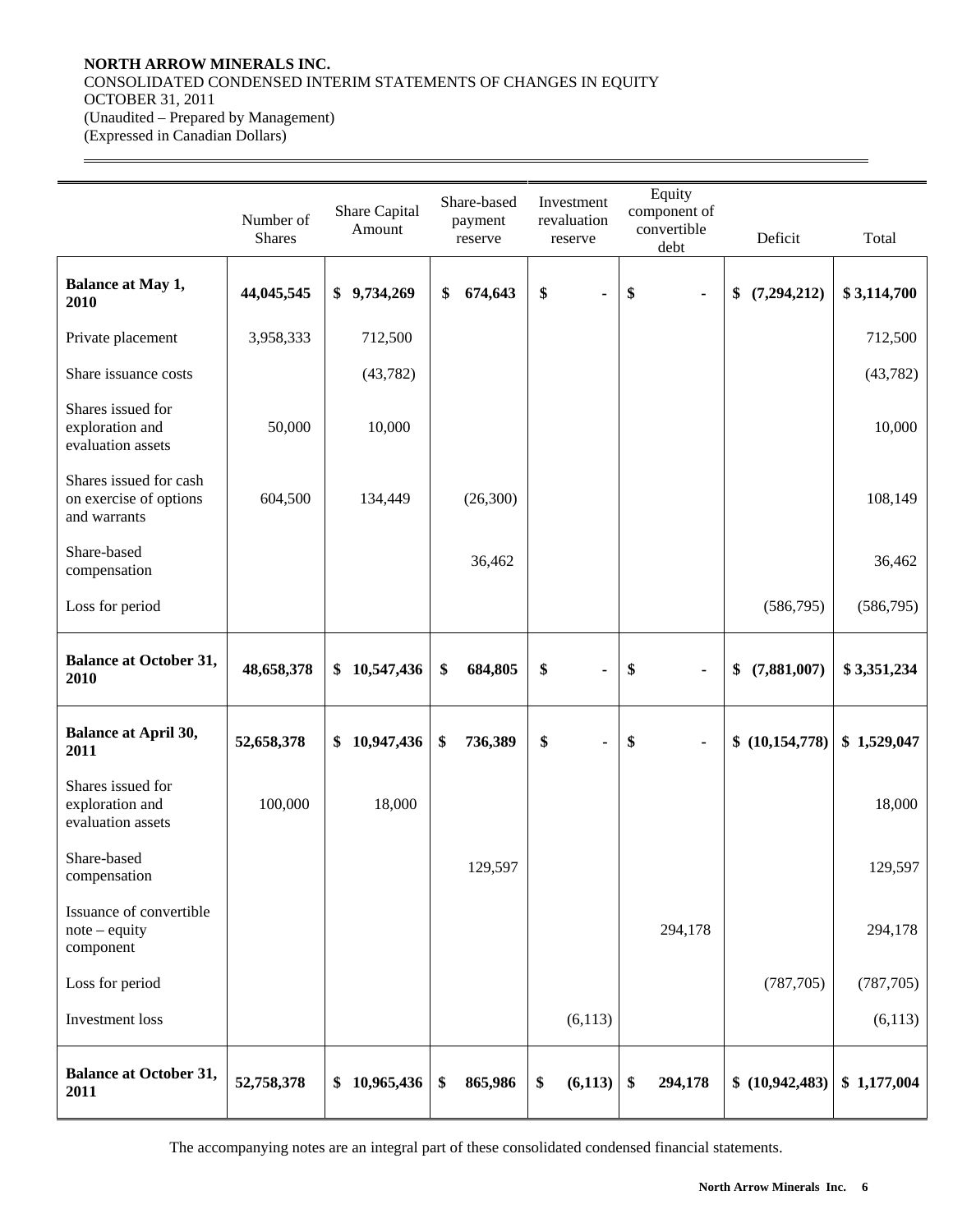# **1. NATURE AND CONTINUANCE OF OPERATIONS**

 $\overline{a}$ 

North Arrow Minerals Inc. (the "Company") is incorporated federally under the laws of the Canada Business Corporations Act ("CBCA").

The consolidated condensed interim financial statements of the Company are presented in Canadian dollars, which is the functional currency of the Company. The Company trades on the TSX Venture Exchange (TSXV – NAR) and its registered office address is 860-625 Howe Street, Vancouver, BC, Canada V6C 2T6.

 The Company's principal business activity is the acquisition and exploration of exploration and evaluation assets. To date, the Company has not generated significant revenues from operations and is considered to be in the exploration stage.

 The Company is in the process of acquiring and exploring its exploration and evaluation assets and has not yet determined whether these properties contain reserves that are economically recoverable. The recoverability of the amounts shown for exploration and evaluation assets is dependent upon the existence of economically recoverable reserves, the ability of the Company to obtain the financing necessary to complete the development of its exploration and evaluation assets and upon future profitable production.

These consolidated condensed interim financial statements have been prepared in accordance with International Financial Reporting Standards with the assumption that the Company will be able to realize its assets and discharge its liabilities in the normal course of business rather than through a process of forced liquidation. However, the Company has sustained substantial losses from operations since inception and has no current source of revenue. Continued operations of the Company are dependent on the Company's ability to complete equity financings or generate profitable operations in the future. The financial statements do not include any adjustments relating to the recoverability and classification of recorded asset amounts and classification of liabilities that might be necessary should the Company be unable to continue in existence.

# **2. BASIS OF PRESENTATION**

.

## **Statement of Compliance and Conversion to International Financial Reporting Standards**

The Canadian Accounting Standards Board ("ASCB") confirmed in February 2008 that International Financial Reporting Standards ("IFRS") will replace Canadian generally accepted accounting principles ("GAAP") for publicly accountable enterprises for financial periods beginning on and after January 1, 2011. The Company adopted IFRS for the period beginning May 1, 2011 with a transition date of May 1, 2010.

These condensed interim consolidated financial statements have been prepared in accordance with IFRS applicable to the preparation of interim financial statements, including IAS 34, Interim Financial Reporting ("IAS 34") and IFRS 1, First Time Adoption of International Financial Reporting Standards ("IFRS 1"). The impact of the transition from Canadian Generally Accepted Accounting Principles ("GAAP") to IFRS is explained in Note 14, including the nature and effect of significant changes in accounting policies from those used in the Company's consolidated financial statements for the year ended April 30, 2011.

The Company's IFRS accounting policies are set out in Note 3 of the condensed interim consolidated financial statements for the three month period ended July 31, 2011.

The policies applied in these condensed interim consolidated financial statements are based on IFRS issued and outstanding as of December 29, 2011, the date the Board of Directors approved the statements. Any subsequent changes to IFRS that are given effect in the Company's annual consolidated financial statements for the year ending April 30, 2012 could result in restatement of these condensed interim consolidated financial statements, including the transition adjustments recognized on change-over to IFRS. The condensed interim consolidated financial statements should be read in conjunction with the company's Canadian GAAP audited financial statements for the year ended April 30, 2011.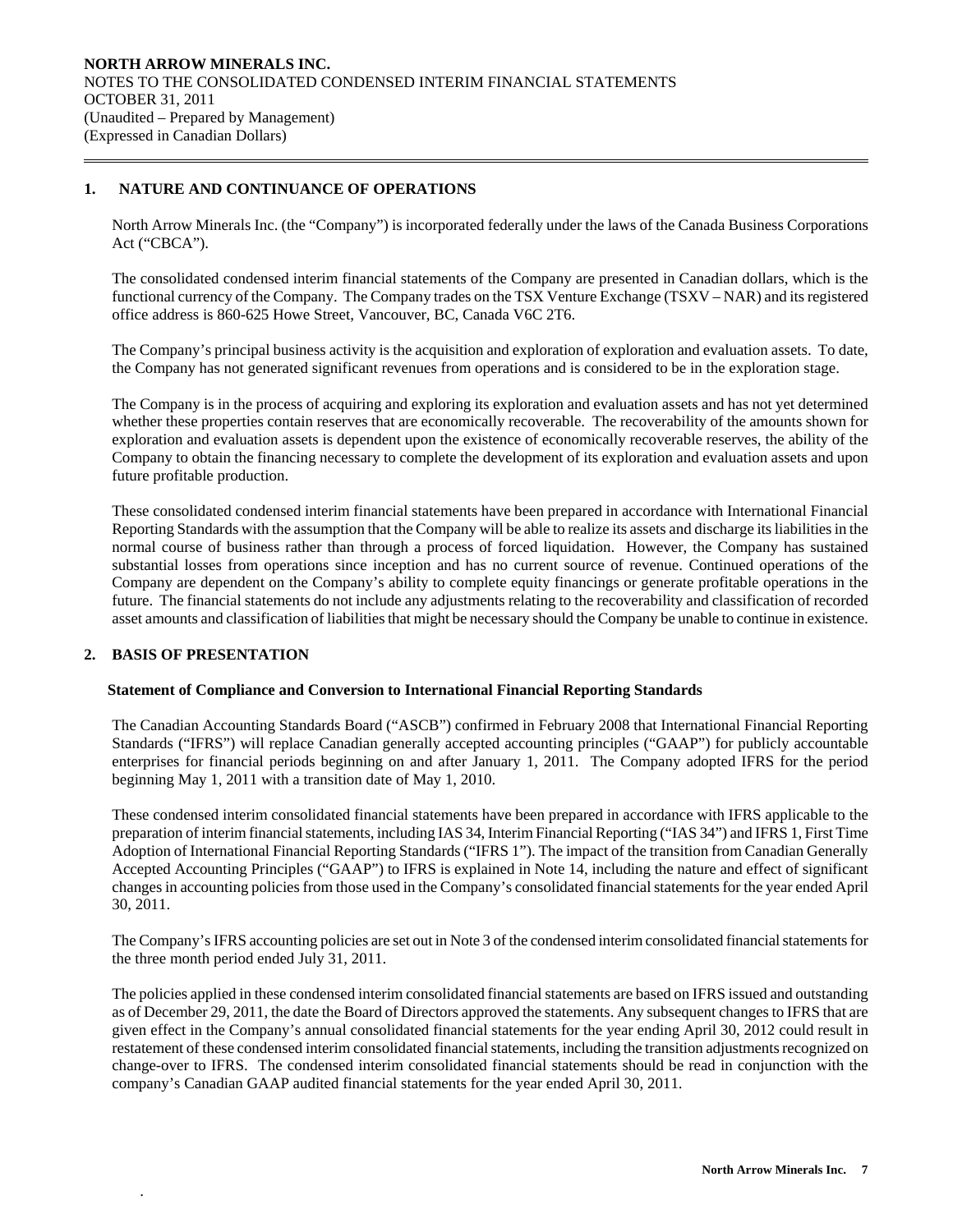# **3. FINANCIAL INSTRUMENTS AND RISK MANAGEMENT**

The Company's financial instruments consist of cash, marketable securities, receivables, accounts payable, accrued liabilities, due to related parties and a convertible note. Cash is carried at fair value using a level 1 fair value measurement. The carrying value of receivables, accounts payable, accrued liabilities and due to related parties approximate their fair values due to their immediate or short-term maturity. Marketable securities are recorded at fair value based on the quoted market prices in active markets at the balance sheet date, which is consistent with level 1 of the fair value hierarchy. The Company's convertible note is measured at fair value and separated into two components: equity and liability. The carrying value of the liability portion is the residual value of principal amount; the Black-Scholes method was used to estimate the fair value assigned to the equity component. Over the term of the convertible note, the liability amount will increase to the face value of the convertible note through the accretion of interest.

The Company is exposed to a variety of financial risks by virtue of its activities, including credit risk, interest rate risk, liquidity risks, foreign currency risk, and equity market risk. The Company's objective with respect to risk management is to minimize potential adverse effects on the Company's financial performance. The Board of Directors provides direction and guidance to management with respect to risk management. Management is responsible for establishing controls and procedures to ensure that financial risks are mitigated to acceptable levels.

## *Credit risk*

 $\overline{a}$ 

Credit risk is the risk of financial loss to the Company if a counter-party to a financial instrument fails to meet its contractual obligations. The Company manages credit risk by investing its excess cash in short-term investments with investment grade ratings, issued by a Canadian chartered bank. The Company's receivables consist primarily of sales tax receivables due from the federal government and receivables from companies with which the Company has exploration agreements or options. The maximum exposure to credit risk at the reporting date is the carrying value of the Company's receivables and cash.

## *Interest rate risk*

Interest rate risk is the risk that the fair value or future cash flows of a financial instrument will fluctuate because of changes in market interest rates. Financial assets and liabilities with variable interest rates expose the Company to interest rate risk with respect to its cash flow. The risk that the Company will realize a loss as a result of a decline in the fair value of any short-term investment included in cash and equivalents is limited because these investments, although readily convertible into cash, are generally held to maturity.

## *Liquidity risk*

Liquidity risk is the risk that the Company will not be able to meet its obligations as they become due. The Company's ability to continue as a going concern is dependent on management's ability to raise the funds required through future equity financings, asset sales or exploration option agreements, or a combination thereof. The Company has no regular cash flow from its operating activities. The Company manages its liquidity risk by forecasting cash flow requirements for its planned exploration and corporate activities and anticipating investing and financing activities. Management and the Board of Directors are actively involved in the review, planning and approval of annual budgets and significant expenditures and commitments. Failure to realize additional funding, as required, could result in the delay or indefinite postponement of further exploration of the Company's properties. As at October 31, 2011, the Company had cash of \$779,565 available to settle current liabilities of \$293,879; the Company has a \$1 million convertible promissory note outstanding, which is due August 31, 2013 (Note 11).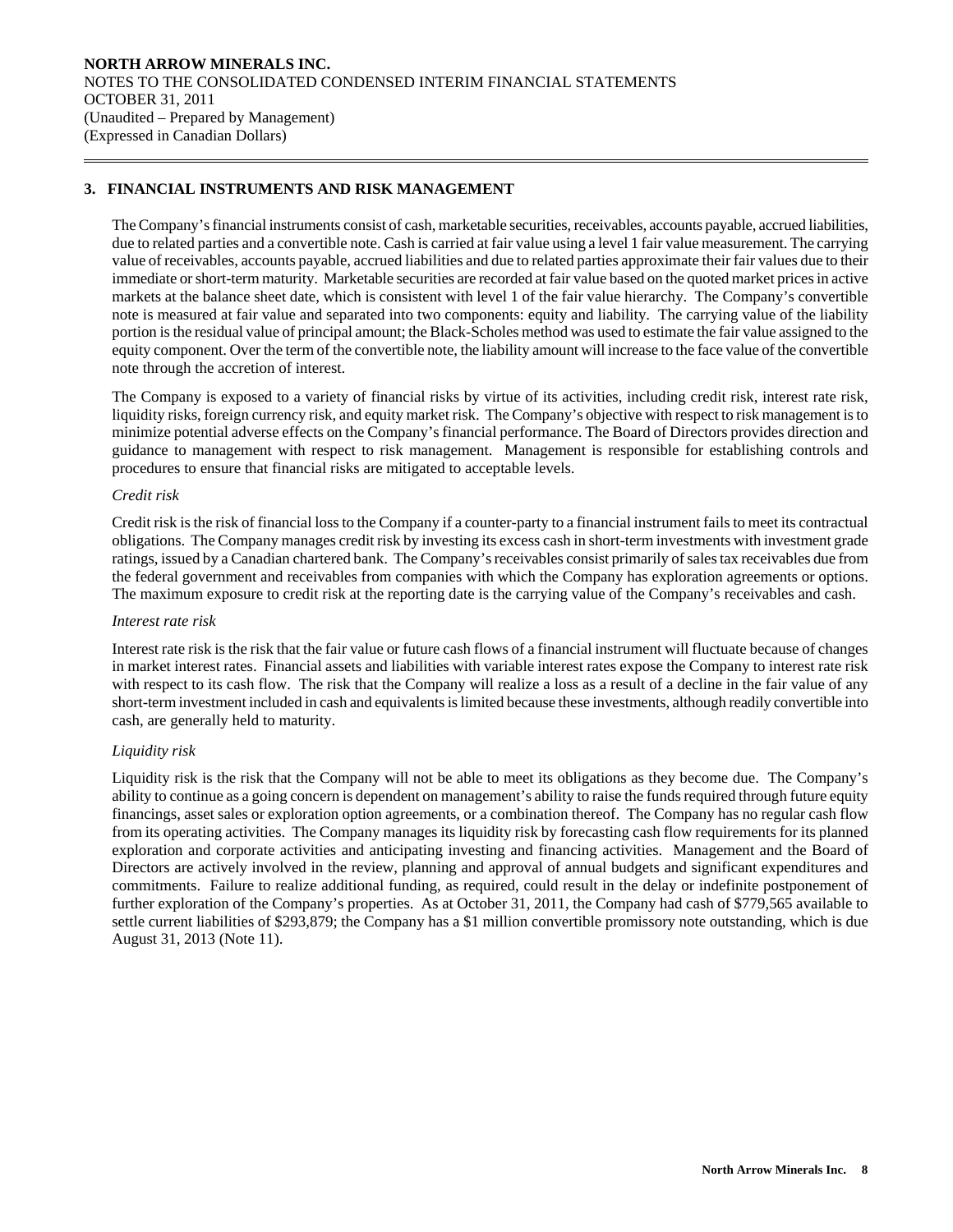# **3. FINANCIAL INSTRUMENTS AND RISK MANAGEMENT (CONT'D…)**

### *Foreign Currency Risk*

 $\overline{a}$ 

 The Company has exposure to foreign currency risk through its exploration activities outside of Canada however, the majority of its assets and liabilities are denominated in Canadian dollars. The Company's exploration activities and any related land tenure expense outside Canada make it subject to foreign currency fluctuations, which may affect the Company's financial position, and cash flows. The Company is affected by changes in exchange rates between the Canadian Dollar and the US dollar. The Company does not presently invest in foreign currency contracts to mitigate this risk. It is management's opinion that the Company is not exposed to significant foreign currency risk arising from these financial instruments.

## *Equity market risk*

The Company is exposed to equity price risk arising from its marketable securities, which are classified as available-forsale. The Company plans to sell its marketable securities as market conditions permit, or as is required to finance the Company's operations from time-to-time.

## **4. MARKETABLE SECURITIES**

|                                                   | <b>October 31, 2011</b> |             |  |                       |  |               | April 30, 2011 |      |       |            |  |          |
|---------------------------------------------------|-------------------------|-------------|--|-----------------------|--|---------------|----------------|------|-------|------------|--|----------|
|                                                   |                         | Fair        |  |                       |  |               |                |      |       |            |  | Fair     |
|                                                   |                         |             |  | <b>Unrealized</b>     |  | <b>Market</b> |                |      |       | Unrealized |  | Market   |
|                                                   |                         | Cost        |  | Loss                  |  | Value         |                | Cost |       | Loss       |  | Value    |
| Common shares of a company<br>listed on the TSX-V | $\mathbf{s}$            | $15,488$ \$ |  | $(6,113)$ \$ 9,375 \$ |  |               |                |      | $-$ S | - 8        |  | $\equiv$ |

During the six months ended October 31, 2011, the Company acquired 75,000 common shares of a TSX-V listed company in exchange for exploration data.

## **5. RECEIVABLES**

|                     |   | October 31, 2011 |    | April 30, 2011 |
|---------------------|---|------------------|----|----------------|
| HST/GST receivables | Œ | 7,360            | \$ | 46,297         |
| Trade receivables   |   | 61,167           |    | 80,326         |
| Accrued interest    |   | -                |    | 6,162          |
|                     |   |                  |    |                |
| Total               |   | 68.527           | S  | 132,785        |

# **6. ACCOUNTS PAYABLE AND ACCRUED LIABILITIES**

|                                       | <b>October 31, 2011</b> | April 30, 2011   |
|---------------------------------------|-------------------------|------------------|
| Trade payables<br>Accrued liabilities | 163,006<br>44,283       | 20,374<br>39,573 |
| Total                                 | 207,289                 | \$<br>59,947     |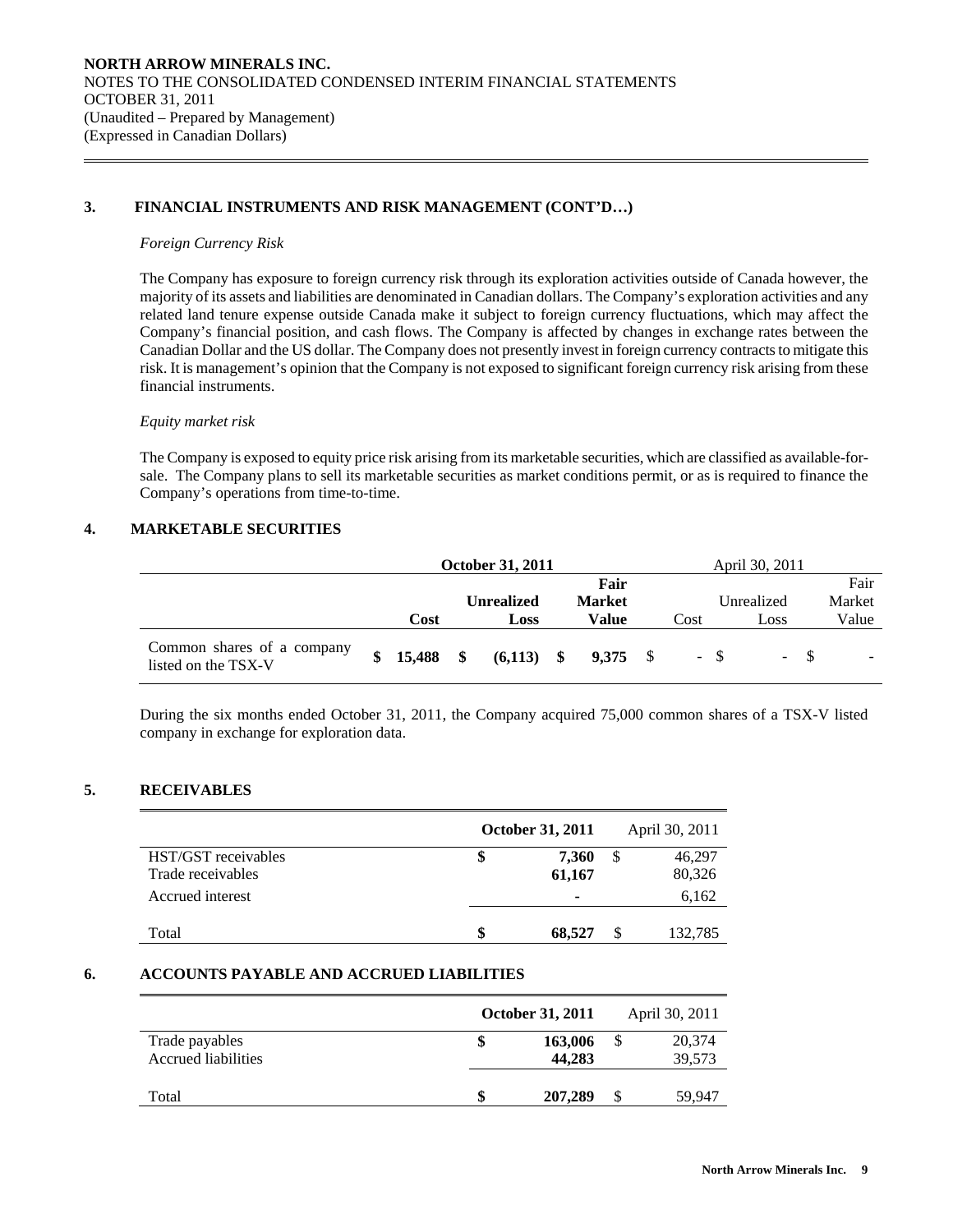# **7. EQUIPMENT**

 $\overline{a}$ 

| <b>Cost – Computer Equipment</b>   |                          | <b>Accumulated Depreciation</b>    |         | <b>Net Book Value</b>              |         |
|------------------------------------|--------------------------|------------------------------------|---------|------------------------------------|---------|
|                                    |                          |                                    |         |                                    |         |
| <b>Balance at May 1, 2010</b>      | \$6,474                  | Balance at May 1, 2010             | \$4,210 | <b>Balance at May 1, 2010</b>      | \$2,264 |
|                                    |                          |                                    |         |                                    |         |
| <b>Additions</b>                   | $\overline{\phantom{a}}$ | Depreciation                       | 679     |                                    |         |
| <b>Disposals</b>                   | $\overline{\phantom{a}}$ | <b>Disposals</b>                   |         |                                    |         |
| <b>Balance at April 30, 2011</b>   | \$6,474                  | <b>Balance at April 30, 2011</b>   | \$4,889 | <b>Balance at April 30, 2011</b>   | 1,585   |
|                                    |                          |                                    |         |                                    |         |
| <b>Additions</b>                   | $\overline{\phantom{0}}$ | Depreciation                       | 238     |                                    |         |
| <b>Disposals</b>                   | $\overline{\phantom{a}}$ | Disposals                          | -       |                                    |         |
| <b>Balance at October 31, 2011</b> | \$6.474                  | <b>Balance at October 31, 2011</b> | \$5,127 | <b>Balance at October 31, 2011</b> | \$1,347 |

# **8. EXPLORATION AND EVALUATION ASSETS**

| Gold and Base Metal Properties, NWT, Yukon and | April 30, 2011 | Expended<br>During<br>the Period | Write-offs &<br>Recoveries<br>During the<br>Period | October 31, 2011 |
|------------------------------------------------|----------------|----------------------------------|----------------------------------------------------|------------------|
| Nunavut                                        |                |                                  |                                                    |                  |
| <b>Exploration costs</b>                       | \$<br>22,980   | \$<br>19,991                     | \$<br>$(13,330)$ \$                                | 29,641           |
| Acquisition costs                              | 136,283        | 74,366                           | (74, 567)                                          | 136,082          |
| Geological and assays                          | 6,561          |                                  | (5, 113)                                           | 1,448            |
| Office and salaries                            | 20,489         | 3,258                            | (1,535)                                            | 22,212           |
|                                                | 186,313        | 97,615                           | (94, 545)                                          | 189,383          |
| Lithium Property, Nunavut                      |                |                                  |                                                    |                  |
| <b>Exploration costs</b>                       | 39,708         | 15,748                           | (15,748)                                           | 39,708           |
| Acquisition costs                              | 14,666         | 248                              |                                                    | 14,914           |
| Geological and assays                          | 11,464         | 211                              | (211)                                              | 11,464           |
| Office and salaries                            | 9,972          | 2,595                            |                                                    | 12,567           |
|                                                | 75,810         | 18,802                           | (15,959)                                           | 78,653           |
| Lithium Property, USA                          |                |                                  |                                                    |                  |
| <b>Exploration costs</b>                       |                | 5,035                            | (5,035)                                            |                  |
| Acquisition costs                              |                |                                  |                                                    |                  |
| Geological and assays                          |                | 1,548                            | (1,548)                                            |                  |
| Office and salaries                            |                | 1,168                            | (1,168)                                            |                  |
| Diamond Properties, NWT and Nunavut            |                | 7,751                            | (7,751)                                            |                  |
| <b>Exploration</b> costs                       | 252,487        | 291,912                          |                                                    | 544,399          |
| Acquisition costs                              | 22,364         | 24,467                           |                                                    | 46,831           |
| Geological and assays                          | 153,264        | 225                              |                                                    | 153,489          |
| Office and salaries                            | 129,657        | 22,739                           |                                                    | 152,396          |
|                                                | 557,772        | 339,343                          |                                                    | 897,115          |
| <b>TOTAL</b>                                   | \$<br>819,895  | \$<br>463,511                    | \$<br>$(118,255)$ \$                               | 1,165,151        |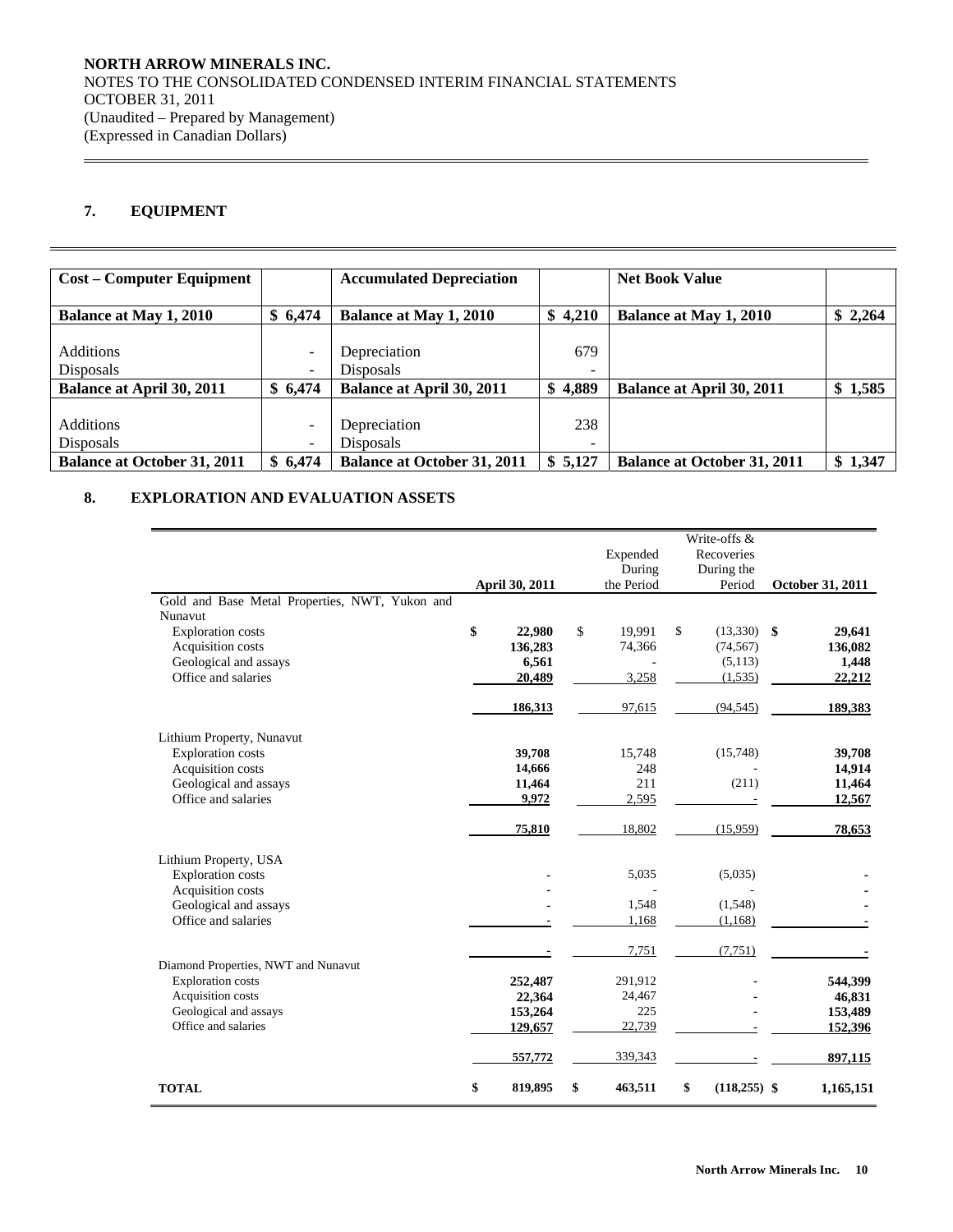# **8. EXPLORATION AND EVALUATION ASSETS (CONT'D…)**

 Title to exploration and evaluation assets involves certain inherent risks due to the difficulties of determining the validity of certain claims as well as the potential for problems arising from the frequently ambiguous conveyancing history characteristic of many exploration and evaluation assets. The Company has investigated title to all of its exploration and evaluation assets and, to the best of its knowledge, title to all of these assets are in good standing. During the six months ended October 31, 2011, Company wrote - off \$58,038 (October 31, 2010 - \$277,651) relating to certain properties and recorded \$140,704 (October 31, 2010 - \$Nil) in recoveries of which \$80,488 is recognized as income.

## **Gold and Base Metal Properties, Northwest Territories, Yukon and Nunavut**

In addition to the properties described below, the Company maintains interests in various other gold and base metal properties in the Northwest Territories, Yukon and Nunavut.

# *Canoe Lake Property, Nunavut*

 $\overline{a}$ 

The Company maintains a 100% interest in a number of contiguous mineral claims known as the "Canoe Lake Property" in the High Lake Greenstone Belt, Nunavut. The 'BK claims' are subject to a 1% NSR on non-diamond mineral production and a 1% GOR on diamond production to a third party royalty holder (the 'BK royalty holder'). The 'Canoe claims' are subject to a 1% NSR on non-diamond mineral production and a 1% GOR on diamond production to a different third party royalty holder (the 'Canoe royalty holder'), as well as various royalties, payable to the BK royalty holder, ranging from 0.5% to 1.0%. The Company may purchase 100% of the royalties payable to the Canoe royalty holder for \$1,000,000.

# *Hay Duck Property, NWT*

On May 29, 2008, the Company and Strongbow Exploration Inc. ("Strongbow") entered into an option agreement whereby the Company may earn a 100% interest in the Hay Duck property by reimbursing certain expenditures incurred to-date by Strongbow and assuming the annual option payments due under the original, underlying option agreement. The third party agreement, dated May 2007 and amended April 2009 and January 2010, requires three future annual cash option payments totalling \$450,000. These future option payments will be payable by the Company annually, following receipt of a land use permit which allows the Company to drill at the Hay Duck property. As partial compensation for amending the agreement, the Company issued 50,000 common shares to the property vendor in February 2010. At the date of issuance, the common shares had a fair value of \$9,750, which has been applied against the payment due January 1, 2010. The remainder of the January 2010 payment will be paid by the Company upon receipt of a land use permit for the Hay Duck property. The third party option holder will retain a 2.5% NSR of which 1% can be purchased at anytime for \$500,000. An additional 1% of the royalty can be purchased at any time for \$2,000,000. Upon the Company incurring \$5,000,000 in exploration on the property, Strongbow may elect to back-in to 40% of the Company's interest in the property by funding the next \$5,000,000 in exploration expenditures. In certain circumstances, Strongbow has the option to elect to acquire a 1% NSR in place of exercising the back-in right. The Company may purchase one-half (0.5%) of the NSR at any time for \$500,000.

# *Hope Bay Property, NU*

On January 28, 2011 the Company entered into an agreement with Chelsea Minerals Corp. ("Chelsea"), whereby Chelsea has the option to earn a 60% interest in the Company's Hope Bay Oro gold project in Nunavut, consisting of five mining leases. Under the terms of the agreement, Chelsea may earn up to 60% interest in the project by making a cash payment of \$50,000 (received) and spending \$5 million over a five year period. A minimum expenditure of \$500,000 is required in the first year (complete). In May 2011, Chelsea was acquired by Sennen Resources Ltd. ("Sennen") pursuant to a Plan of Arrangement. Sennen has assumed Chelsea's obligations pursuant to the agreement for the Hope Bay Property; the Company is operating an exploration program at Hope Bay on Sennen's behalf. As at October 31, 2011, the Company had \$122,490 receivable (April 30, 2011 - \$Nil) from Sennen for this work.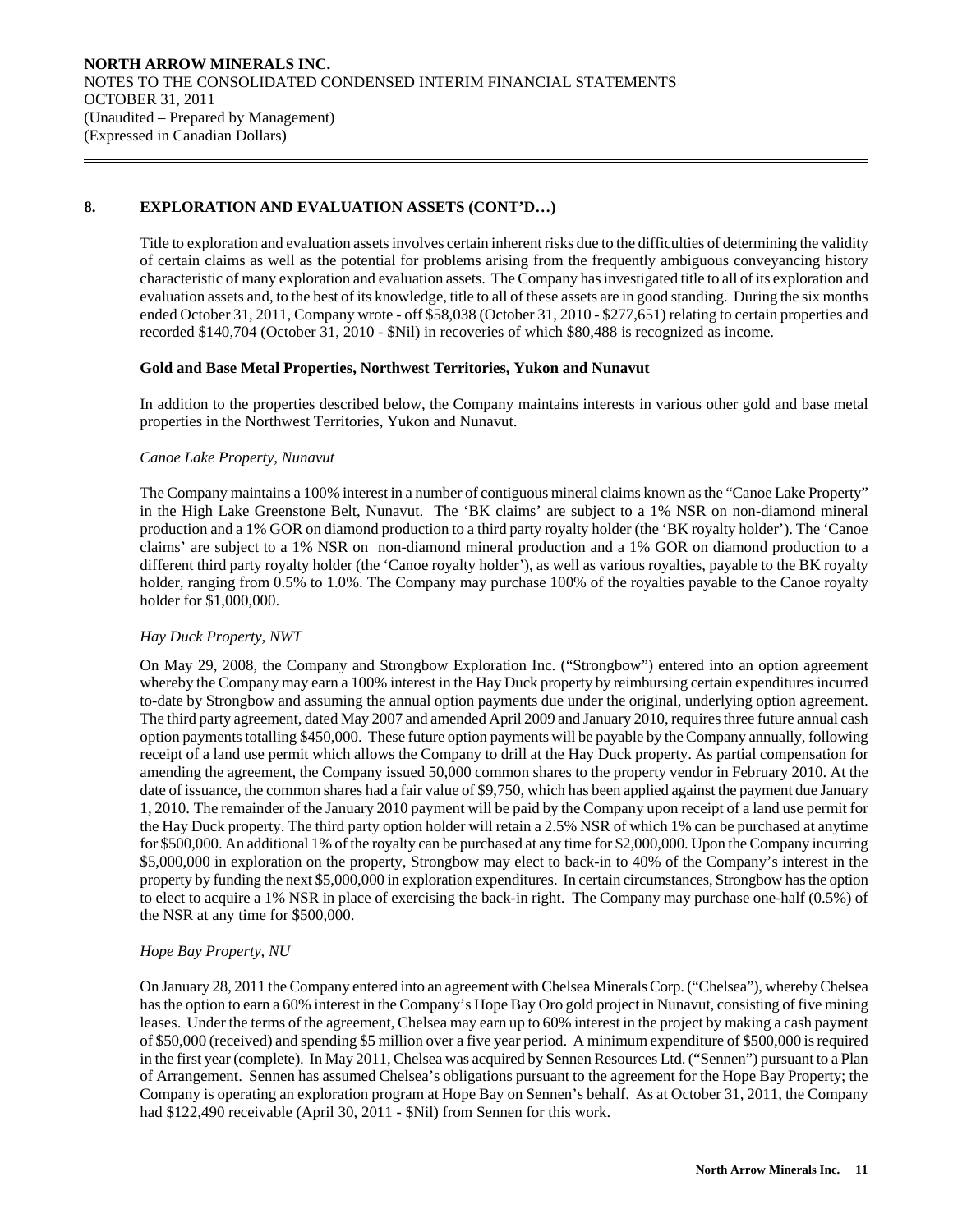# **8. EXPLORATION AND EVALUATION ASSETS (CONT'D…)**

### **Gold and Base Metal Properties, Northwest Territories, Yukon and Nunavut (cont'd…)**

### *Yukon Gold Property*

 $\overline{a}$ 

On July 30, 2010, the Company, Cathro Resources Corp. ("Cathro") (50%) and Cazador Resources Ltd. ("Cazador") (50%), both private companies and collectively, the "Vendors", entered into an agreement whereby the Company could earn a 100% interest in certain mineral claims situated in north-central Yukon Territory. Under the terms of the agreement, the Company could have earned a 100% interest in the property by funding a minimum \$35,000 initial exploration program (completed) and by making cumulative payments totaling \$150,000 and by issuing cumulative share payments totaling 750,000 shares over a period of four years. The Company issued 25,000 shares to Cathro and 25,000 shares to Cazador during the year ended April 30, 2011 at a total estimated fair value of \$10,000. In August 2011, the Company terminated the option agreement for the Yukon Gold Property following a review of the results for the exploration program carried out in 2010. Consequently, the Company wrote-off the entire carrying value of the property, totalling \$33,309.

#### *Seagull Property*

The Company entered into an agreement in May 2011 whereby the Company can earn a 100% interest in certain mineral claims known as the "Seagull Property" from Panarc Resources Ltd ("Panarc"). Under the agreement, the Company must make an initial \$15,000 cash payment (completed) and issue 100,000 common shares (completed). The Company must incur aggregate exploration expenditures of \$300,000 within a three year period. Panarc will retain a royalty equal to 2% of net smelter returns, of which the Company may purchase one percent (1.0%) for \$1,000,000, such that the royalty would be reduced to 1.0%. At the time the agreement was executed, Panarc and the Company were related by virtue of a common director.

#### *Contwoyto, Nunavut*

In June 2011, the Company acquired by staking four claims totalling 4,467 acres in the Contwoyto Lake area. In September 2011, the Company acquired, by staking, an additional 2,583 acre claim in the Contwoyto Lake area.

## *Nunavut Tunngavik Incorporated ("NTI") Properties, Nunavut*

The Company has a 100% interest in the Nunavut Tunngavik Incorporated ("NTI") properties located in the West Kitikmeot region of Nunavut. If a feasibility study is completed on any area within the NTI properties, NTI has the option of taking either a 20% participating interest or a 7.5% net profits royalty in the specific area subject to study.

## **Lithium Property, Nunavut**

#### *Torp Lake Project, Nunavut*

In March 2009, the Company acquired, by staking, two claims in the Torp Lake area of Nunavut.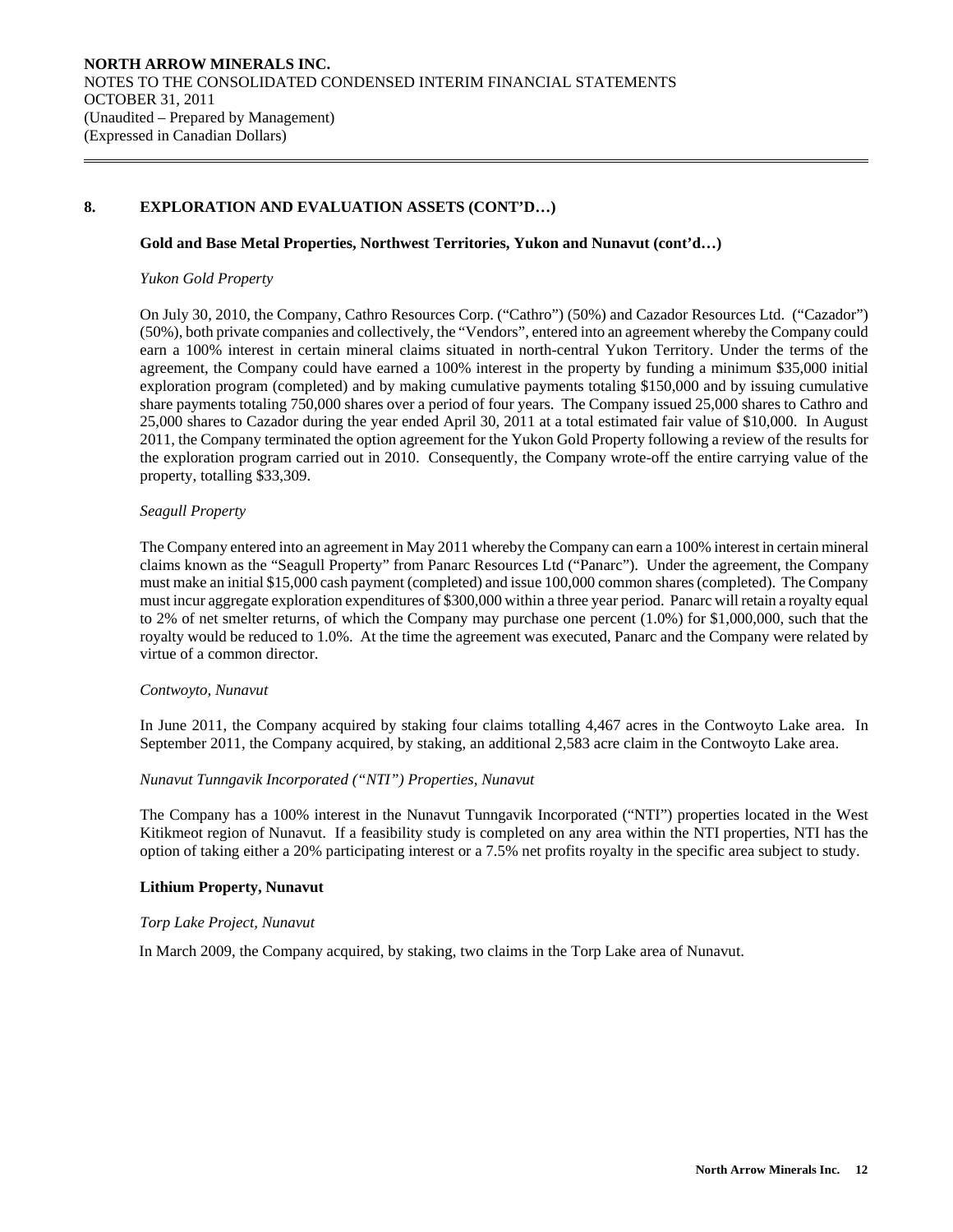# **8. EXPLORATION AND EVALUATION ASSETS (CONT'D…)**

### **Diamond Properties, Northwest Territories and Nunavut**

### *Lac de Gras, NWT*

 $\overline{a}$ 

In September 2011, the Company entered into an option agreement with Harry Winston Diamond Mines Ltd. ("Harry Winston"), and Springbok Holdings Inc. ("Springbok"), to jointly explore the Company's Lac de Gras property and Harry Winston's land holdings contiguous to the Company's property (collectively, the "JV Property"). Harry Winston must incur exploration expenditures of at least \$5,000,000 over a 5 year period to allow the option to vest. Upon vesting, a joint venture will be formed whereby Harry Winston will hold a 55% interest and the Company and Springbok will share equally a 45% interest in the JV Property.

## *Hammer, Nunavut*

In October 2008, the Company and Stornoway Diamond Corporation ("Stornoway") revised a pre-existing agreement on the Bear property, Nunavut, to include an area of interest, known as the "Hammer AOI", into the agreement. As a result of this revision, the Company holds a 25% interest in the property and Stornoway holds a 75% interest.

## **Generative Exploration – South America**

In June 2011, the Company executed a letter of intent ("LOI") to acquire a 100% interest in the Agua – Grande goldcopper project in Chile. Under the terms of the LOI, the Company must make a US \$50,000 payment for the exclusive right to conduct due diligence over a 90-day period. An addendum to the LOI was signed in September 2011, extending the due diligence period for a second 90 day period and making the \$50,000 payment subject to the completion of certain actions by the vendor. Upon completion of the due diligence period, the Company may enter a Definitive Agreement with the vendor, whereby the Company will have the option to acquire a 100% interest in the project by making staged cash payments totaling US \$10,000,000 over approximately five years and by completing a feasibility study. The owners will retain a 1.5% net smelter royalty. The agreement is subject to regulatory approval.

# **9. CAPITAL STOCK AND RESERVES**

#### **Authorized share capital**

The authorized share capital of the Company is an unlimited number of common shares without par value.

#### **Share issuances**

During the six months ended October 31, 2011, the Company issued 100,000 common shares at a value of \$18,000 pursuant to the Seagull property option agreement.

#### **Stock options and warrants**

The Company's stock option plan (the "Plan") was approved by shareholders at an annual general and special meeting in November 2011. The Plan gives the directors the authority to grant options to directors, officers, employees and consultants. The maximum number of shares to be issued under the Plan is 10% of the issued and outstanding common shares at the time of the grant. The exercise price of each option granted shall not be less than the market price at the date of grant less a discount up to 25% in accordance with the policies of the TSX Venture Exchange ("TSXV"). Options granted can have a term up to 5 years with vesting provisions determined by the directors in accordance with TSXV policies for Tier 2 Issuers, with a typical vesting period of 25% upon grant and 25% every six months thereafter.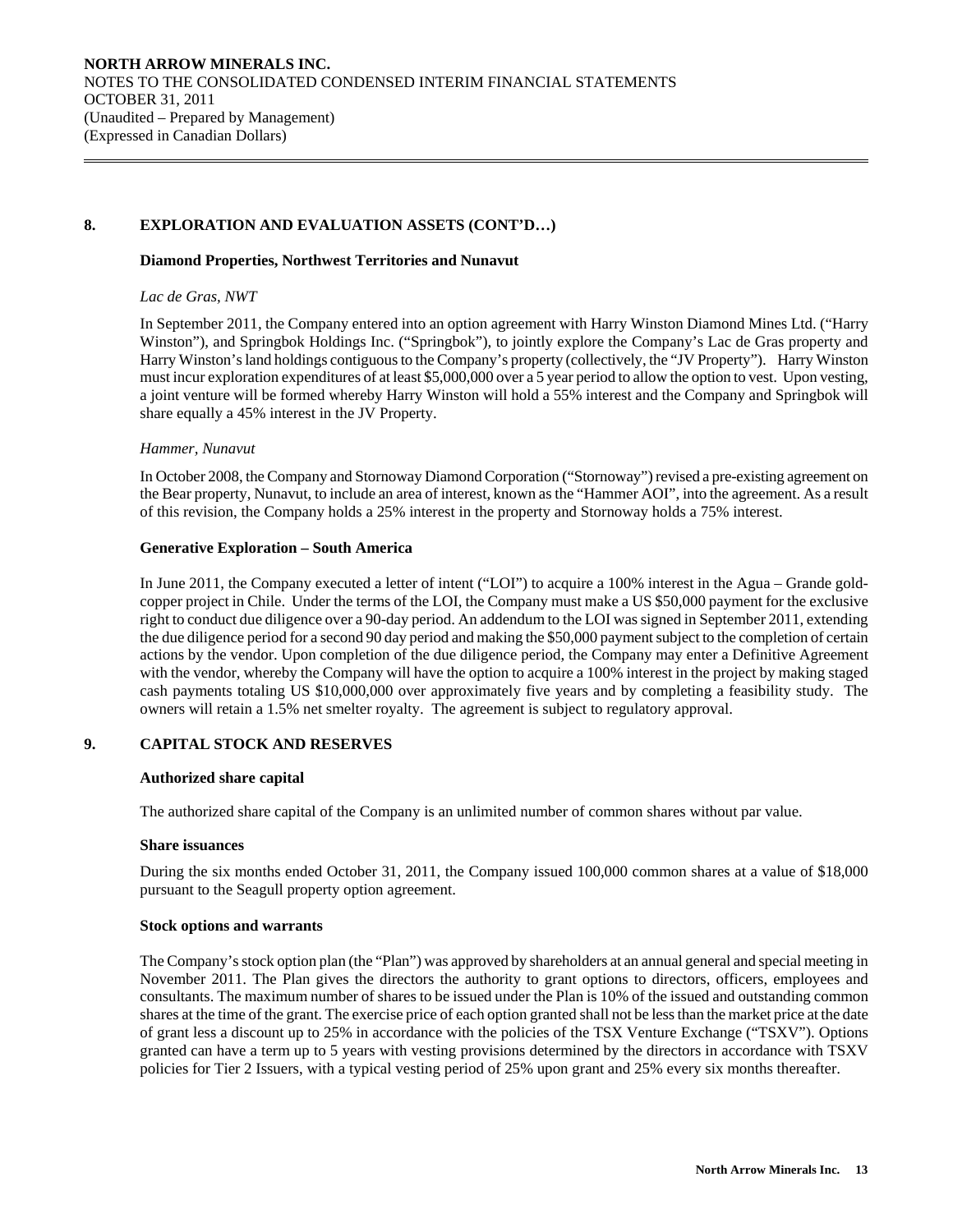# **9. CAPITAL STOCK AND RESERVES (CONT'D…)**

#### **Stock options and warrants (cont'd…)**

 $\overline{a}$ 

As at October 31, 2011, the following stock options and warrants were outstanding:

|                 |               |            | Number of     |                    |
|-----------------|---------------|------------|---------------|--------------------|
|                 | Number of     | Exercise   | <b>Shares</b> |                    |
|                 | <b>Shares</b> | Price      | Vested        | <b>Expiry Date</b> |
| <b>Options</b>  | 148,000       | \$<br>0.25 | 148,000       | March 29, 2012     |
|                 | 1,125,000     | 0.40       | 1,125,000     | August 7, 2012     |
|                 | 1,410,000     | 0.20       | 1,410,000     | June 4, 2014       |
|                 | 200,000       | 0.30       | 200,000       | September 2, 2014  |
|                 | 1,000,000     | 0.20       | 500,000       | March 7, 2016      |
|                 | 1.220.000     | 0.20       | 305,000       | May 12, 2016       |
| <b>Warrants</b> | 1,979,167     | 0.25       | 1,979,167     | February 20, 2012  |

A summary of the Company's stock option activity is as follows:

|            |     | Weighted              |
|------------|-----|-----------------------|
| Number     |     | Average               |
| of Options |     | <b>Exercise Price</b> |
| 4,237,000  | \$  | 0.26                  |
| 1,220,000  |     | 0.20                  |
| (354,000)  |     | 0.22                  |
|            |     |                       |
| 5,103,000  | \$  | 0.25                  |
|            |     |                       |
| 3,688,000  | \$. | 0.27                  |
|            |     |                       |

A summary of the Company's warrant activity is as follows:

|                           | Number      | Weighted              |
|---------------------------|-------------|-----------------------|
|                           | οf          | Average               |
|                           | Warrants    | <b>Exercise Price</b> |
| Balance, April 30, 2011   | 6,109,667   | 0.28                  |
| Expired                   | (4,130,500) | 0.30                  |
|                           |             |                       |
| Balance, October 31, 2011 | 1,979,167   | 0.25                  |

 In August 2010, the Company issued 1,979,167 warrants exercisable at \$0.25 until August 20, 2011 to subscribers of a private placement. In August 2011, the Company received regulatory approval to extend the expiry date for those warrants by six months to February 20, 2012.

## **Share-based compensation**

 During the six months ended October 31, 2011, the Company granted 1,220,000 stock options (October 31, 2010 – Nil). The estimated fair value of the options granted during the period is \$132,708 (October 31, 2010 - \$Nil). During the six months ended October 31, 2011 the Company recognized share-based compensation of \$129,597 (October 31, 2010 - \$36,462) relating to options vested during the period.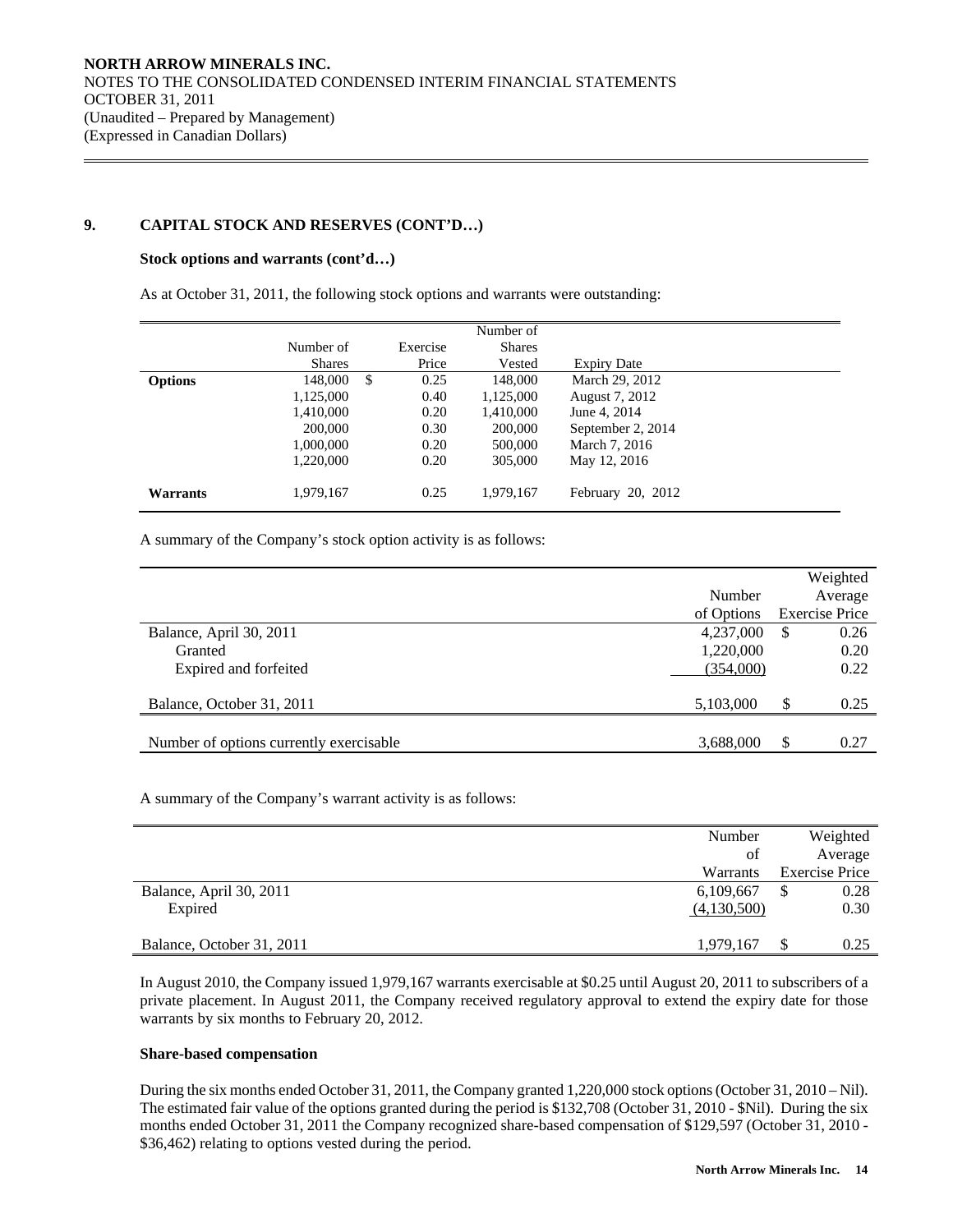# **9. CAPITAL STOCK AND RESERVES (CONT'D…)**

### **Share-based compensation (cont'd…)**

 $\overline{a}$ 

The following assumptions were used for the Black Scholes valuation of stock options granted:

|                          | Six months Ended<br>October 31, 2011 | Six Months Ended<br>October 31, 2010 |
|--------------------------|--------------------------------------|--------------------------------------|
|                          |                                      |                                      |
| Risk-free interest rate  | 1.94%                                |                                      |
| Expected life of options | 3.0 years                            |                                      |
| Annualized volatility    | 100%                                 |                                      |
| <b>Forfeiture Rate</b>   | $0.00\%$                             |                                      |
| Dividend rate            | $0.00\%$                             |                                      |

# **10. RELATED PARTY TRANSACTIONS**

|                                                             | <b>October 31, 2011</b> |      | April 30, 2011 |
|-------------------------------------------------------------|-------------------------|------|----------------|
| Strongbow, a company with two common directors and a common |                         |      |                |
| officer                                                     | 9.405                   | - \$ | 17,655         |
| Stornoway, a company with a common officer                  | 2.623                   |      | 12,206         |
| Directors and officers                                      | 74.562                  |      | 39,637         |
|                                                             | 86.590                  |      | 69.498         |

- a) During the six months ended October 31, 2011, the Company paid or accrued \$46,435 (October 31, 2010 \$74,703) for shared technical services and rent to Strongbow.
- b) During the six months ended October 31, 2011, the Company paid or accrued \$12,121 (October 31, 2010 \$14,084) for administrative and accounting services to Stornoway.
- c) During the six months ended October 31, 2011, the Company paid or accrued consulting fees of \$125,000 (October 31, 2010 - \$Nil) to a company controlled by a director and a company controlled by an officer of the Company.
- d) During the six months ended October 31, 2011, the Company paid or accrued \$4,015 (October 31, 2010 \$Nil) for office rent to a company controlled by a director.

 The remuneration of directors and key management personnel during the six month period ending October 31, 2011 was as follows:

|                                                            | <b>Six Months Ended</b><br><b>October 31, 2011</b> | <b>Six Months Ended</b><br>October 31, 2010 |         |  |  |
|------------------------------------------------------------|----------------------------------------------------|---------------------------------------------|---------|--|--|
| Salaries <sup>1</sup><br>Share-based payments <sup>2</sup> | \$<br>217,888<br>81,583                            | \$                                          | 145,919 |  |  |
| Total                                                      | \$<br>299,471                                      |                                             | 145,919 |  |  |

1 – When key management is working specifically on mineral properties their time is capitalized against the mineral property.

2 - Share-based payments are the fair value of options that have been granted to directors and key management personnel.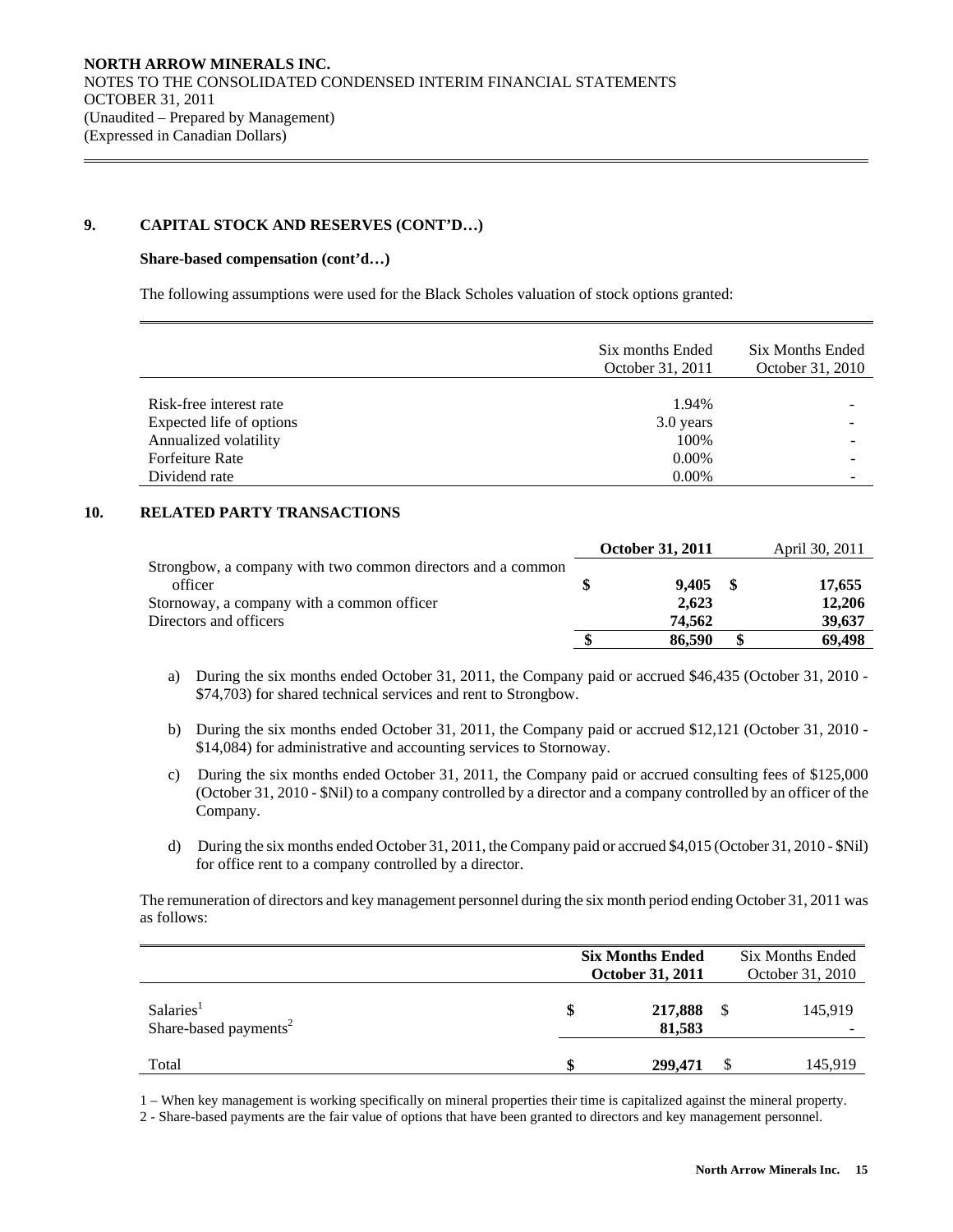# **11. CONVERTIBLE NOTE PAYABLE**

 $\overline{a}$ 

 On August 31, 2011, the Company closed a \$1,000,000 private placement of a convertible promissory note with Anglo-Celtic Exploration Ltd. ("Anglo Celtic"), a private company controlled by D. Grenville Thomas, who is a director of the Company. The private placement consists of a convertible note, structured as an unsecured, interest bearing loan of \$1,000,000. Anglo-Celtic may convert at any time all or a portion of the principal amount outstanding into common shares of the Company at \$0.25 per share, which would result in the issuance of up to 4,000,000 common shares if the entire principal amount is converted. The loan bears interest at the Royal Bank Prime Rate plus 400 basis points. The loan accrues interest to the date of repayment; interest is calculated and accrued on a monthly basis. The term of the loan is for two years, to August 31, 2013. Anglo-Celtic did not receive any warrants upon issuance of the convertible note, however, if the Company fails to repay the loan in full by August 31, 2012 or if the Company and Anglo-Celtic amend or re-negotiate the terms of the loan in future, Anglo-Celtic will have the right to convert the principal amount of the note into both common shares and an equal number of warrants, such warrants being exercisable until the August 31, 2013 due date. Any shares issued pursuant to the terms of this private placement will be subject to a hold period, which expires on January 1, 2012.

 The convertible note has been segregated into the respective fair values of its debt and equity components on the date of issuance. The debt component, representing the value allocated to the liability at inception, is recorded as a long-term liability. The remaining component, representing the value ascribed to the holder's option to convert the principal balance into common shares, is classified in capital and reserves as the "equity component of convertible note". Over the term of the note, the debt component will be accreted to the face value of the note by the recording of additional interest expense.

 At issuance, the Company estimated the fair value of the conversion option by using the Black-Scholes option pricing model with the following assumptions: two-year estimated life, 100% volatility and a risk-free rate of 1.08%.

|                                           | <b>October 31, 2011</b> | April 30, 2011 |  |
|-------------------------------------------|-------------------------|----------------|--|
| Principal amount                          |                         | 1,000,000      |  |
| Less equity component of convertible note |                         | (294, 178)     |  |
| Accrued interest                          |                         | 11.699         |  |
| Accretion interest                        |                         | 20,947         |  |
| Liability component                       |                         | 738,468        |  |

## **12. SUPPLEMENTAL DISCLOSURE WITH RESPECT TO CASH FLOWS**

The significant non-cash transactions for the period ended October 31, 2011 were:

- a) The Company incurring exploration and evaluation expenditures of \$102,722 that are included in accounts payable and accrued liabilities at October 31, 2011.
- b) The Company incurring exploration and evaluation expenditures of \$683 that are included in due to related parties at October 31, 2011.
- c) The Company issuing 100,000 common shares valued at \$18,000 pursuant to a property option agreement (Note 8) and the Company received 75,000 common shares with a fair value of \$15,488 from the sale of exploration data.
- d) The Company has included in receivables, exploration and evaluation cost recoveries of \$61,167 at October 31, 2011.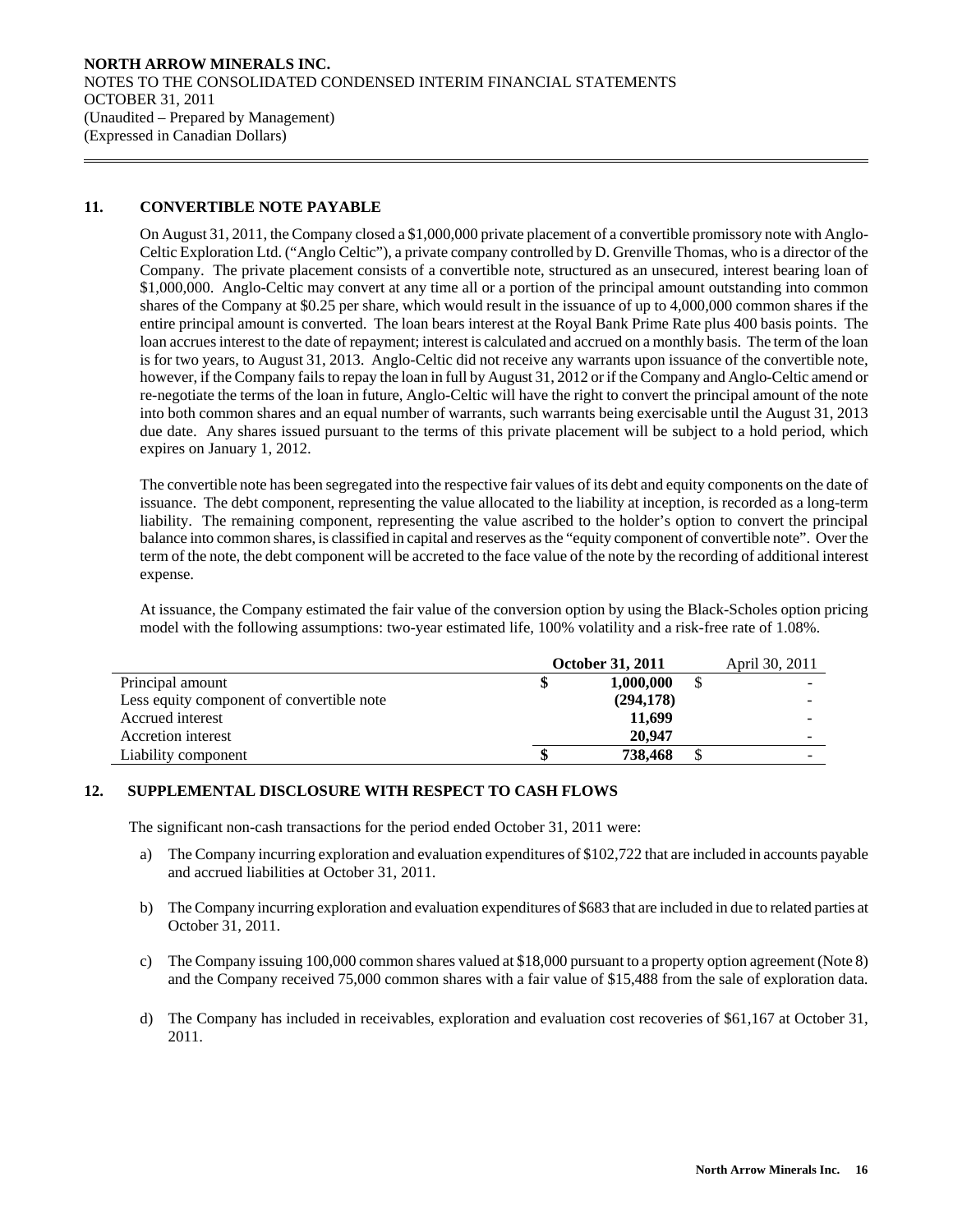# **12. SUPPLEMENTAL DISCLOSURE WITH RESPECT TO CASH FLOWS (CONT'D…)**

The significant non-cash transactions for the period ended October 31, 2010 were:

- a) The Company incurring mineral property expenditures of \$262,495 that are included in accounts payable and accrued liabilities at October 31, 2010.
- b) The Company incurring mineral property expenditures of \$21,824 that are included in due to related parties at October 31, 2010.
- c) The Company has included in receivables, deferred mineral property costs of \$33,469 at October 31, 2010.

# **13. CAPITAL MANAGEMENT**

 $\overline{a}$ 

 The capital of the Company consists of the items included in capital and reserves. The Company manages its capital structure and makes adjustments to it, based on the funds available to the Company. The Company's objective for capital management is to plan for the capital required to support the Company's ongoing acquisition and exploration of its mineral properties and to provide sufficient funds for its corporate activities.

 The Company's exploration and evaluation assets are in the exploration stage. As an exploration stage company, the Company is currently unable to self-finance its operations. The Company has historically relied on equity financings to finance its operations. In order to carry out the Company's planned exploration programs and to pay for administrative costs, the Company will spend its existing working capital and raise additional funds as required. To effectively manage the Company's capital requirements, the Company's management has in place a planning and budgeting process.

## **14. TRANSITION TO INTERNATIONAL FINANCIAL REPORTING STANDARDS**

The effect of the Company's transition to IFRS, described in Note 2, is summarized in this note. IFRS 1, First-time Adoption of International Financial Reporting Standards IFRS 1 sets forth guidance for the initial adoption of IFRS. Under IFRS 1 the standards are applied retrospectively at the transitional statement of financial position date with all adjustment to assets and liabilities taken to retained earnings unless certain exemptions are applied. The Company has applied the following exemptions to its opening statement of financial position dated May 1, 2010:

## **a) Business Combinations**

IFRS 1 indicates that a first-time adopter may elect not to apply IFRS 3, Business Combinations retrospectively to business combinations that occurred before the date of transition to IFRS. The Company has chosen this election and will apply IFRS 3 to business combinations prospectively from the Transition Date.

#### **b) Share-based Payment Transactions**

IFRS 1 encourages, but does not require, first-time adopters to apply IFRS 2 Share-based Payment to equity instruments that were granted on or before November 7, 2002, or equity instruments that were granted subsequent to November 7, 2002 and vested before the later of the date of transition to IFRS and January 1, 2005. The Company has chosen to only apply IFRS 2 to equity instruments granted after November 7, 2002 which have not vested as of the Transition Date.

# **c) Estimates**

In accordance with IFRS 1, an entity's estimates under IFRS at the date of transition to IFRS must be consistent with estimates made for the same date under previous GAAP, unless there is objective evidence that those estimates were in error. The Company's IFRS estimates as of May 1, 2010 are consistent with its Canadian GAAP estimates for the same date.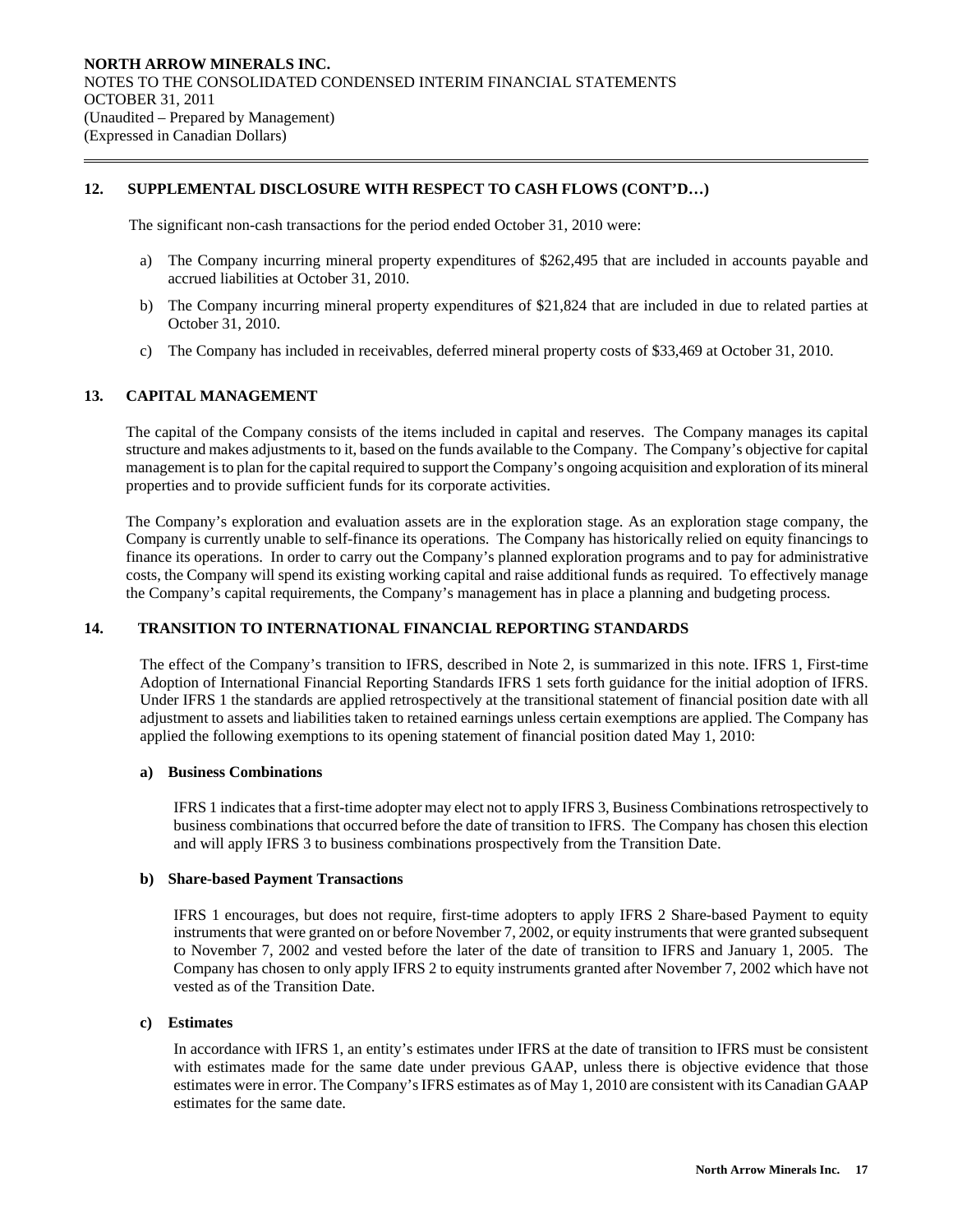# **14. TRANSITION TO INTERNATIONAL FINANCIAL REPORTING STANDARDS (CONT'D…)**

# **Reclassification Within Equity Section**

 $\overline{a}$ 

As at May 1, 2010 the GAAP "contributed surplus" account was reclassified to "share-based payment reserve" as terminologies differ under IFRS.

The October 31, 2010 Canadian GAAP statement of financial position has been reconciled to IFRS as follows:

|                                                | October 31, 2010        |                           |                                           |               |             |  |  |
|------------------------------------------------|-------------------------|---------------------------|-------------------------------------------|---------------|-------------|--|--|
|                                                | Canadian<br><b>GAAP</b> |                           | Effect of<br>transition to<br><b>IFRS</b> |               | <b>IFRS</b> |  |  |
| <b>ASSETS</b>                                  |                         |                           |                                           |               |             |  |  |
| <b>Current assets</b>                          |                         |                           |                                           |               |             |  |  |
| Cash                                           | \$<br>1,164,593 \$      |                           |                                           | $\mathcal{S}$ | 1,164,593   |  |  |
| Receivables                                    | 50,128                  |                           |                                           |               | 50,128      |  |  |
| Prepaid expenses                               | 32,164                  |                           |                                           |               | 32,164      |  |  |
|                                                | 1,246,885               |                           | 1,246,885                                 |               |             |  |  |
| Equipment                                      | 1,924                   |                           |                                           |               | 1,924       |  |  |
| Exploration and evaluation assets <sup>1</sup> | 2,539,900               |                           | (56, 537)                                 |               | 2,483,363   |  |  |
|                                                | \$<br>3,788,709         | $\boldsymbol{\mathsf{S}}$ | (56, 537)                                 | - \$          | 3,732,172   |  |  |
| <b>LIABILITIES</b>                             |                         |                           |                                           |               |             |  |  |
| <b>Current liabilities</b>                     |                         |                           |                                           |               |             |  |  |
| Accounts payable and accrued liabilities       | \$<br>325,066           | \$                        |                                           | $\mathcal{S}$ | 325,066     |  |  |
| Due to related parties                         | 55,872                  |                           |                                           |               | 55,872      |  |  |
|                                                | 380,938                 |                           |                                           |               | 380,938     |  |  |
| <b>CAPITAL AND RESERVES</b>                    |                         |                           |                                           |               |             |  |  |
| Capital stock $3$                              | 9,568,769               |                           | 978,667                                   |               | 10,547,436  |  |  |
| Share-based payment reserve <sup>2</sup>       | 663,204                 |                           | 21,601                                    |               | 684,805     |  |  |
| Deficit                                        | (6,824,202)             |                           | (1,056,805)                               |               | (7,881,007) |  |  |
|                                                | 3,407,771               |                           | (56, 537)                                 |               | 3,351,234   |  |  |
|                                                | \$<br>3,788,709         | \$                        | (56, 537)                                 | $\mathcal{S}$ | 3,732,172   |  |  |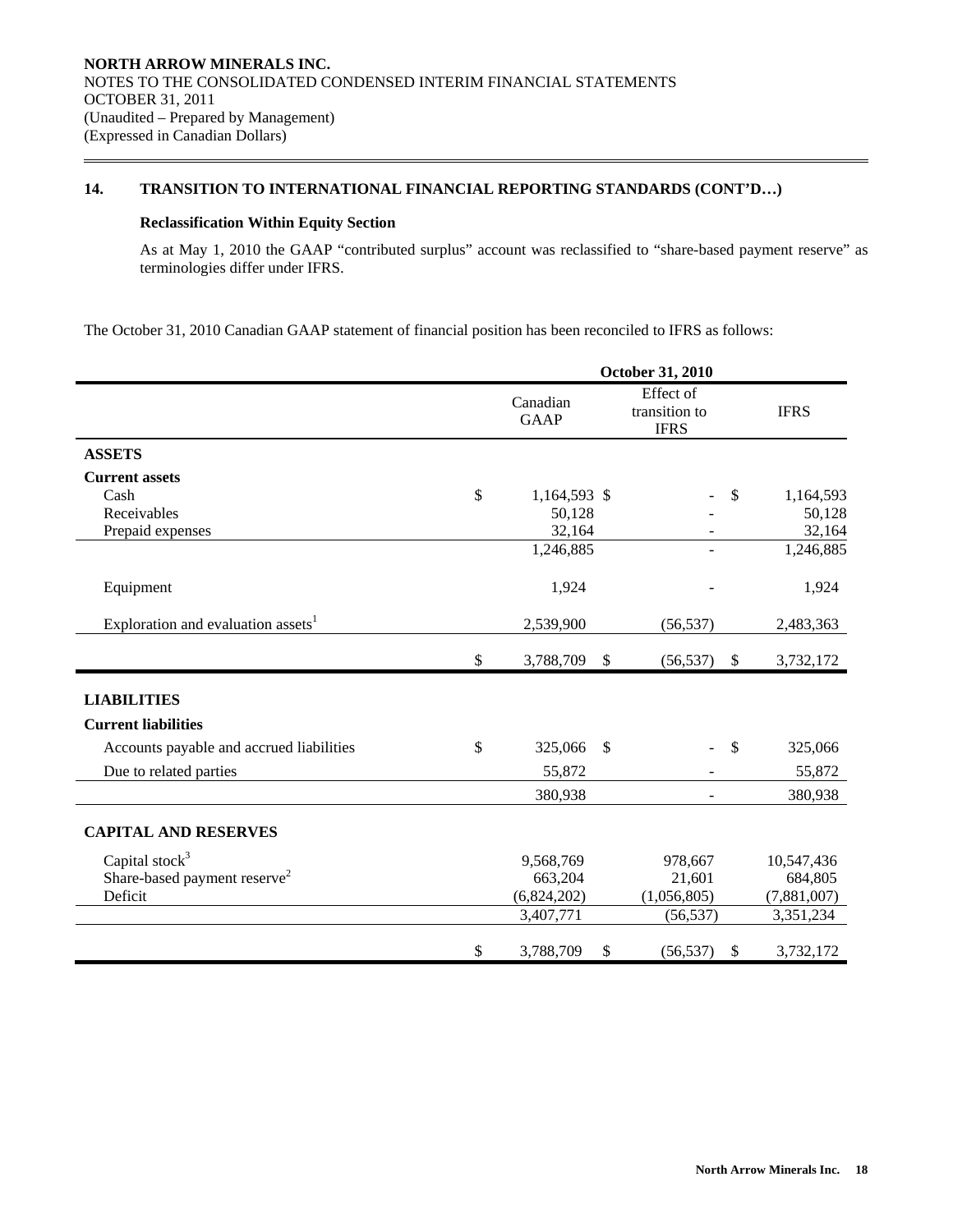# **14. TRANSITION TO INTERNATIONAL FINANCIAL REPORTING STANDARDS (CONT'D…)**

The October 31, 2010 Canadian GAAP Mineral Property Schedule has been reconciled to IFRS as follows:

|                                            | October 31, 2010 |                           |                                           |              |             |  |  |
|--------------------------------------------|------------------|---------------------------|-------------------------------------------|--------------|-------------|--|--|
|                                            | Canadian GAAP    |                           | Effect of<br>transition to<br><b>IFRS</b> |              | <b>IFRS</b> |  |  |
| Gold and Base Metal Properties, NWT, Yukon |                  |                           |                                           |              |             |  |  |
| and Nunavut                                |                  |                           |                                           |              |             |  |  |
| <b>Exploration costs</b>                   | \$<br>58,366     | $\mathbb{S}$              | (26,078)                                  | $\mathbb{S}$ | 32,288      |  |  |
| Acquisition costs                          | 131,293          |                           |                                           |              | 131,293     |  |  |
| Geological and assays                      | 6,562            |                           |                                           |              | 6,562       |  |  |
| Office and salaries                        | 24,144           |                           | (11, 924)                                 |              | 12,220      |  |  |
|                                            | 220,365          |                           | (38,002)                                  |              | 182,363     |  |  |
| Lithium Properties, NWT and Nunavut        |                  |                           |                                           |              |             |  |  |
| <b>Exploration costs</b>                   | 712,519          |                           |                                           |              | 712,519     |  |  |
| Acquisition costs                          | 71,888           |                           |                                           |              | 71,888      |  |  |
| Geological and assays                      | 19,236           |                           |                                           |              | 19,236      |  |  |
| Office and salaries                        | 66,467           |                           |                                           |              | 66,467      |  |  |
|                                            | 870,110          |                           |                                           |              | 870,110     |  |  |
| Lithium Properties, USA                    |                  |                           |                                           |              |             |  |  |
| <b>Exploration</b> costs                   | 482,288          |                           | (4,054)                                   |              | 478,234     |  |  |
| Acquisition costs                          | 224,589          |                           | (9,059)                                   |              | 215,530     |  |  |
| Geological and assays                      | 25,336           |                           |                                           |              | 25,336      |  |  |
| Office and salaries                        | 123,092          |                           | (5, 422)                                  |              | 117,670     |  |  |
|                                            | 855,305          |                           | (18, 535)                                 |              | 836,770     |  |  |
| Diamond Properties, NWT and Nunavut        |                  |                           |                                           |              |             |  |  |
| <b>Exploration costs</b>                   | 274,680          |                           |                                           |              | 274,680     |  |  |
| Acquisition costs                          | 50,748           |                           |                                           |              | 50,748      |  |  |
| Geological and assays                      | 146,928          |                           |                                           |              | 146,928     |  |  |
| Office and salaries                        | 121,764          |                           |                                           |              | 121,764     |  |  |
|                                            | 594,120          |                           |                                           |              | 594,120     |  |  |
| <b>TOTAL</b>                               | \$<br>2,539,900  | $\boldsymbol{\mathsf{S}}$ | (56, 537)                                 | \$           | 2,483,363   |  |  |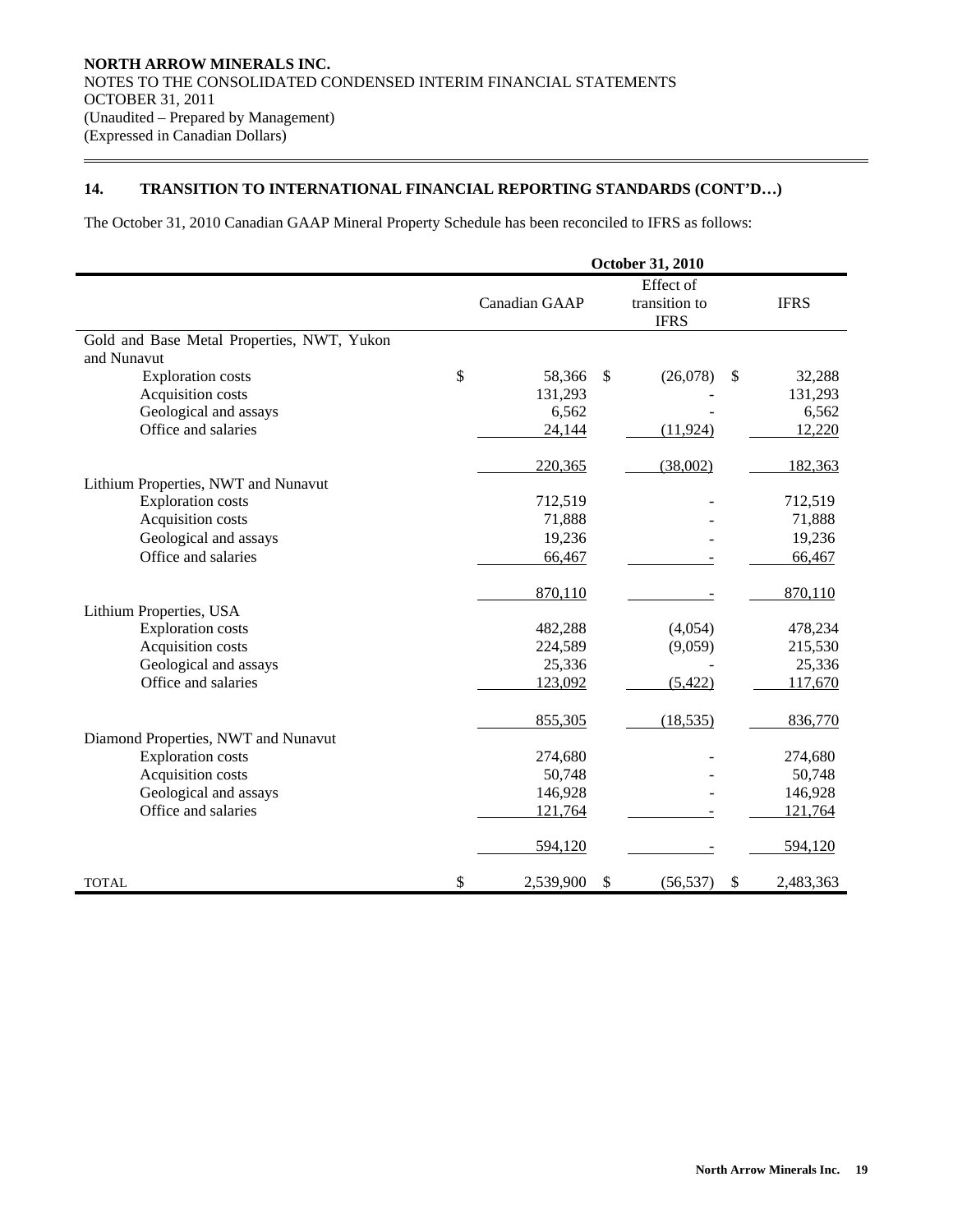# **14. TRANSITION TO INTERNATIONAL FINANCIAL REPORTING STANDARDS (CONT'D…)**

The Canadian GAAP statement loss and of comprehensive loss for the three months ended October 31, 2010 has been reconciled to IFRS as follows:

|                                                             | 3 Months Ended October 31, 2010 |              |                                           |                           |             |  |  |
|-------------------------------------------------------------|---------------------------------|--------------|-------------------------------------------|---------------------------|-------------|--|--|
|                                                             | Canadian<br><b>GAAP</b>         |              | Effect of<br>transition to<br><b>IFRS</b> |                           | <b>IFRS</b> |  |  |
| <b>Expenses</b>                                             |                                 |              |                                           |                           |             |  |  |
| Advertising, promotion and travel                           | \$<br>42,880                    | -S           |                                           | $\boldsymbol{\mathsf{S}}$ | 42,880      |  |  |
| Depreciation                                                | 170                             |              |                                           |                           | 170         |  |  |
| Office, miscellaneous and rent                              | 20,440                          |              |                                           |                           | 20,440      |  |  |
| Professional fees                                           | 26,472                          |              |                                           |                           | 26,472      |  |  |
| Property investigation costs <sup>1</sup>                   |                                 |              | 7,513                                     |                           | 7,513       |  |  |
| Regulatory and filing fees                                  | 3,626                           |              |                                           |                           | 3,626       |  |  |
| Salaries and benefits                                       | 33,902                          |              |                                           |                           | 33,902      |  |  |
| Share-based compensation <sup>2</sup>                       | 40,770                          |              | (26, 163)                                 |                           | 14,607      |  |  |
| Loss before other items                                     | (168,260)                       |              | 18,650                                    |                           | (149,607)   |  |  |
| <b>Other items</b>                                          |                                 |              |                                           |                           |             |  |  |
| Interest income                                             | 1,962                           |              |                                           |                           | 1,962       |  |  |
| Foreign exchange loss                                       | (638)                           |              |                                           |                           | (638)       |  |  |
| Write-off of exploration and evaluation assets <sup>1</sup> | (284, 844)                      |              | 7,513                                     |                           | (277, 331)  |  |  |
|                                                             | (283, 520)                      |              | 7,513                                     |                           | (276,007)   |  |  |
| Loss and comprehensive loss for the period                  | \$<br>(451,780)                 | $\mathbb{S}$ | 26,163                                    | \$                        | (425, 617)  |  |  |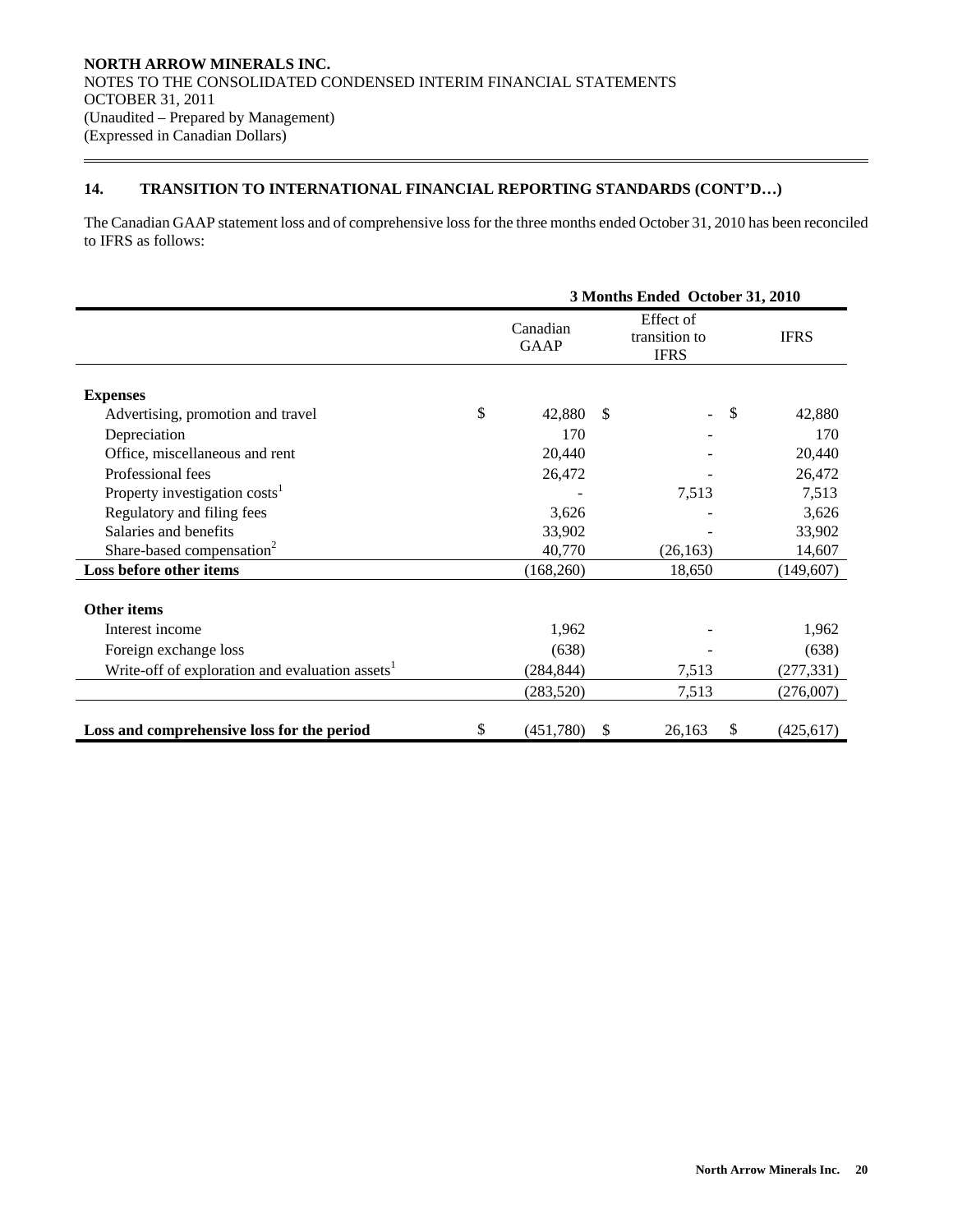# **14. TRANSITION TO INTERNATIONAL FINANCIAL REPORTING STANDARDS (CONT'D…)**

The Canadian GAAP statement loss and of comprehensive loss for the six months ended October 31, 2010 has been reconciled to IFRS as follows:

|                                                             |    | 6 Months Ended October 31, 2010 |               |             |                           |                            |  |             |
|-------------------------------------------------------------|----|---------------------------------|---------------|-------------|---------------------------|----------------------------|--|-------------|
|                                                             |    | Canadian<br><b>GAAP</b>         |               | <b>IFRS</b> |                           | Effect of<br>transition to |  | <b>IFRS</b> |
| <b>Expenses</b>                                             |    |                                 |               |             |                           |                            |  |             |
| Advertising, promotion and travel                           | \$ | 78,477                          | $\mathcal{S}$ |             | $\boldsymbol{\mathsf{S}}$ | 78,477                     |  |             |
| Depreciation                                                |    | 340                             |               |             |                           | 340                        |  |             |
| Office, miscellaneous and rent                              |    | 42,527                          |               |             |                           | 42,527                     |  |             |
| Professional fees                                           |    | 47,714                          |               |             |                           | 47,714                     |  |             |
| Property investigation costs <sup>1</sup>                   |    |                                 |               | 12,754      | 12,754                    |                            |  |             |
| Regulatory and filing fees                                  |    | 8,001                           |               |             | 8,001                     |                            |  |             |
| Salaries and benefits                                       |    | 83,019                          |               |             |                           | 83,019                     |  |             |
| Share-based compensation <sup>2</sup>                       |    | 81,541                          |               | (45,079)    |                           | 36,462                     |  |             |
| Loss before other items                                     |    | (341, 619)                      |               | 32,325      |                           | (309, 294)                 |  |             |
| <b>Other items</b>                                          |    |                                 |               |             |                           |                            |  |             |
| Interest income                                             |    | 2,758                           |               |             |                           | 2,758                      |  |             |
| Foreign Exchange Loss                                       |    | (2,608)                         |               |             |                           | (2,608)                    |  |             |
| Write-off of exploration and evaluation assets <sup>1</sup> |    | (290, 405)                      |               | 12,754      |                           | (277, 651)                 |  |             |
|                                                             |    | (290, 255)                      |               | 12,754      |                           | (277,501)                  |  |             |
| Loss and comprehensive loss for the period                  | S  | (631, 874)                      | \$            | 45,079      | S                         | (586,795)                  |  |             |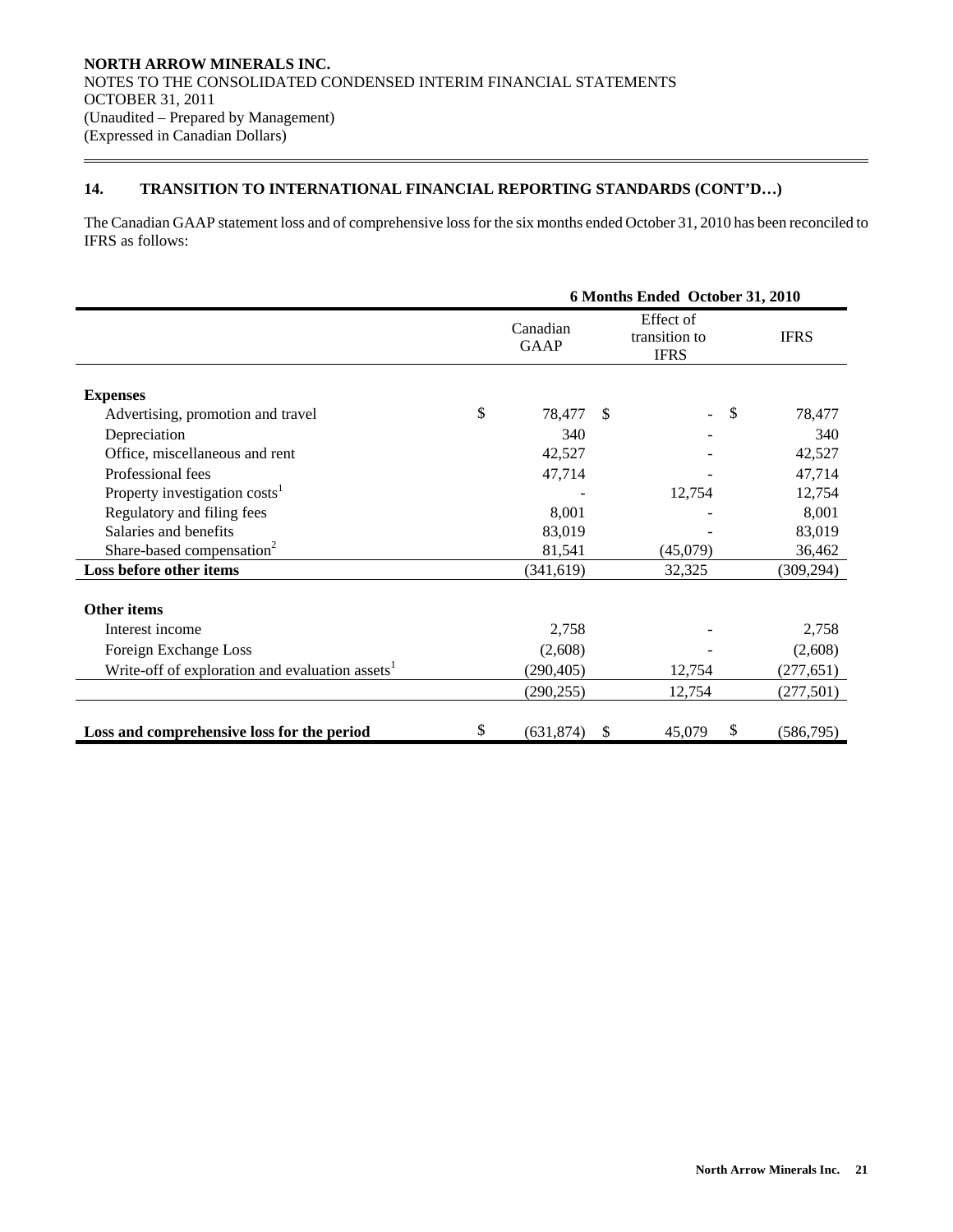# **14. TRANSITION TO INTERNATIONAL FINANCIAL REPORTING STANDARDS (CONT'D…)**

The Canadian GAAP statement of cash flows for the six months ending October 31, 2010 has been reconciled to IFRS as follows:

|                                                        | Canadian GAAP |              |    | Effect of<br>transition<br>to IFRS | <b>IFRS</b>     |
|--------------------------------------------------------|---------------|--------------|----|------------------------------------|-----------------|
| <b>CASH FLOWS FROM OPERATING ACTIVITIES</b>            |               |              |    |                                    |                 |
| Loss for the period                                    | \$            | (631, 874)   | S  | 45,079                             | \$<br>(586,795) |
| Items not involving cash:                              |               |              |    |                                    |                 |
| Depreciation                                           |               | 340          |    |                                    | 340             |
| Share-based compensation                               |               | 81,541       |    | (45,079)                           | 36,462          |
| Write-off of exploration and evaluation assets         |               | 290,405      |    | (12,754)                           | 277,651         |
| Changes in non-cash working capital items:             |               |              |    |                                    |                 |
| Increase in receivables                                |               | (14, 638)    |    |                                    | (14, 638)       |
| Increase in prepaid expenses                           |               | (7,150)      |    |                                    | (7,150)         |
| Increase in accounts payable and accrued liabilities   |               | 15,574       |    |                                    | 15,574          |
| Decrease in due to related parties                     |               | (29, 882)    |    |                                    | (29, 882)       |
| Net cash used in operating activities                  |               | (295, 684)   |    | (12,754)                           | (308, 438)      |
| <b>CASH FLOWS FROM INVESTING ACTIVITIES</b>            |               |              |    |                                    |                 |
| Expenditures on exploration and evaluation assets, net |               | (442, 714)   |    | 12,754                             | (429,960)       |
| Net cash used in investing activities                  |               | (442, 714)   |    | 12,754                             | (429,960)       |
| <b>CASH FLOWS FROM FINANCING ACTIVITIES</b>            |               |              |    |                                    |                 |
| Proceeds from issuance of capital stock                |               | 712,500      |    |                                    | 712,500         |
| Proceeds from the exercise of warrants                 |               | 108,150      |    |                                    | 108,150         |
| Share issue costs                                      |               | (43, 783)    |    |                                    | (43, 783)       |
| Net cash provided by financing activities              |               | 776,867      |    |                                    | 776,867         |
| Change in cash during the period                       |               | 38,469       |    |                                    | 38,469          |
| Cash, beginning of period                              |               | 1,126,124    |    |                                    | 1,126,124       |
| Cash, end of period                                    | \$            | 1,164,593 \$ |    |                                    | \$<br>1,164,593 |
| Cash paid during the period for interest               | \$            |              | \$ |                                    | \$              |
| Cash paid during the period for income taxes           | \$            |              | \$ |                                    | \$              |